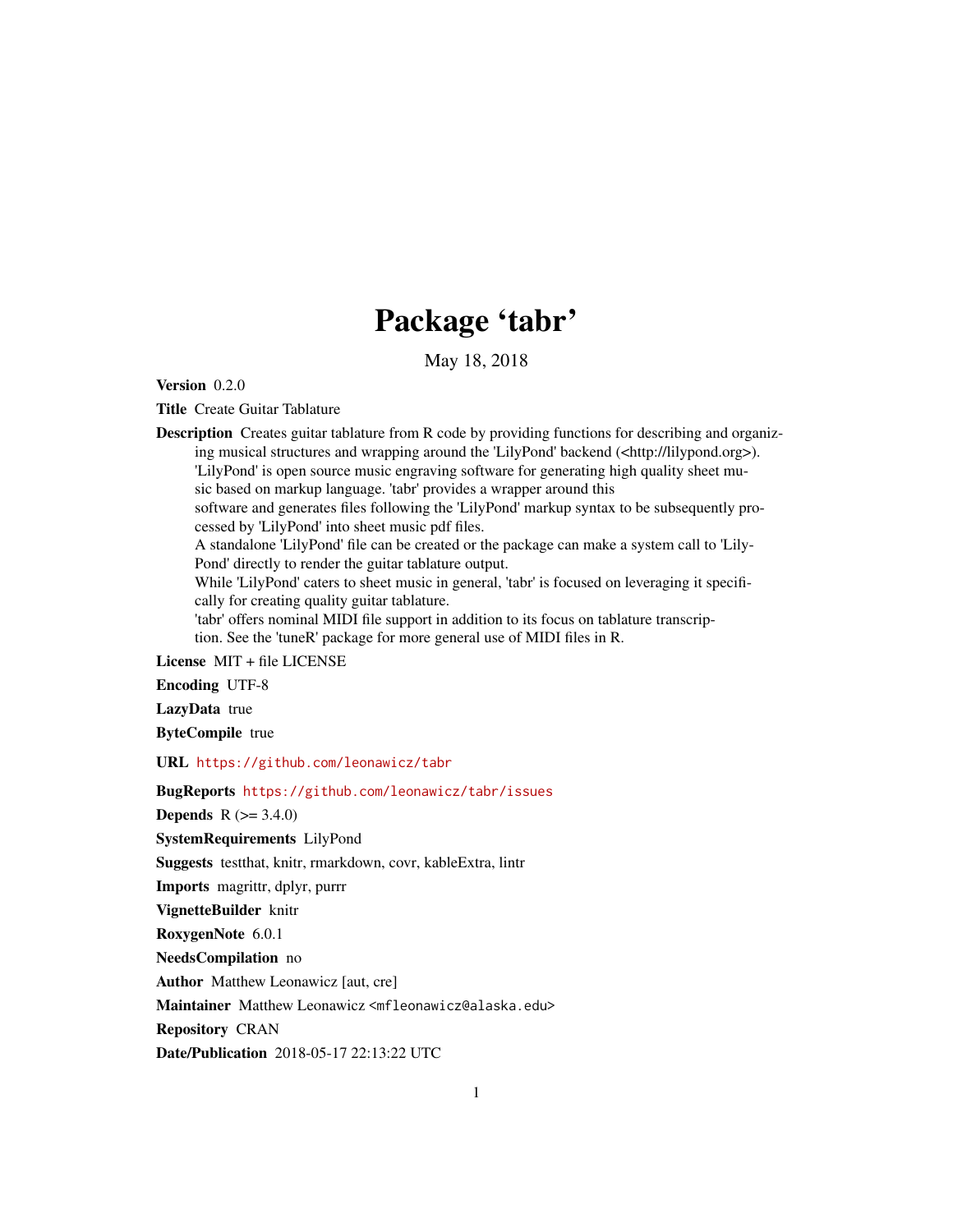# <span id="page-1-0"></span>R topics documented:

|       |                                                                                                                                                                                                                                                   | $\overline{2}$  |
|-------|---------------------------------------------------------------------------------------------------------------------------------------------------------------------------------------------------------------------------------------------------|-----------------|
|       |                                                                                                                                                                                                                                                   | $\overline{3}$  |
|       |                                                                                                                                                                                                                                                   | $\overline{4}$  |
|       |                                                                                                                                                                                                                                                   | 5               |
|       |                                                                                                                                                                                                                                                   | 6               |
|       |                                                                                                                                                                                                                                                   | 8               |
|       |                                                                                                                                                                                                                                                   | -9              |
|       |                                                                                                                                                                                                                                                   | -11             |
|       |                                                                                                                                                                                                                                                   | $\overline{11}$ |
|       |                                                                                                                                                                                                                                                   |                 |
|       |                                                                                                                                                                                                                                                   |                 |
|       |                                                                                                                                                                                                                                                   |                 |
|       |                                                                                                                                                                                                                                                   | -16             |
|       |                                                                                                                                                                                                                                                   |                 |
|       |                                                                                                                                                                                                                                                   |                 |
|       |                                                                                                                                                                                                                                                   |                 |
|       |                                                                                                                                                                                                                                                   | <sup>20</sup>   |
|       |                                                                                                                                                                                                                                                   | <sup>20</sup>   |
|       |                                                                                                                                                                                                                                                   | 21              |
|       | trackbind<br><u>. In the second contract of the second contract of the second contract of the second contract of the second contract of the second contract of the second contract of the second contract of the second contract of the secon</u> | 22              |
|       |                                                                                                                                                                                                                                                   | 23              |
|       |                                                                                                                                                                                                                                                   | 24              |
|       | tuplet                                                                                                                                                                                                                                            |                 |
|       | $\% > \%$                                                                                                                                                                                                                                         |                 |
|       |                                                                                                                                                                                                                                                   |                 |
| Index |                                                                                                                                                                                                                                                   | 27              |

append\_phrases *Append and duplicate*

# Description

Helper functions for appending or pasting musical phrases and other strings together as well as repetition. The functions glue and dup are based on base functions paste andrep, respectively, but are tailored for efficiency in creating musical phrases. These functions respect and retain the phrase class when applied to phrases. Combining a phrase with a non-phrase string will assume compatibility and result in a new phrase object.

# Usage

 $glue(...)$ 

 $dup(x, n = 1)$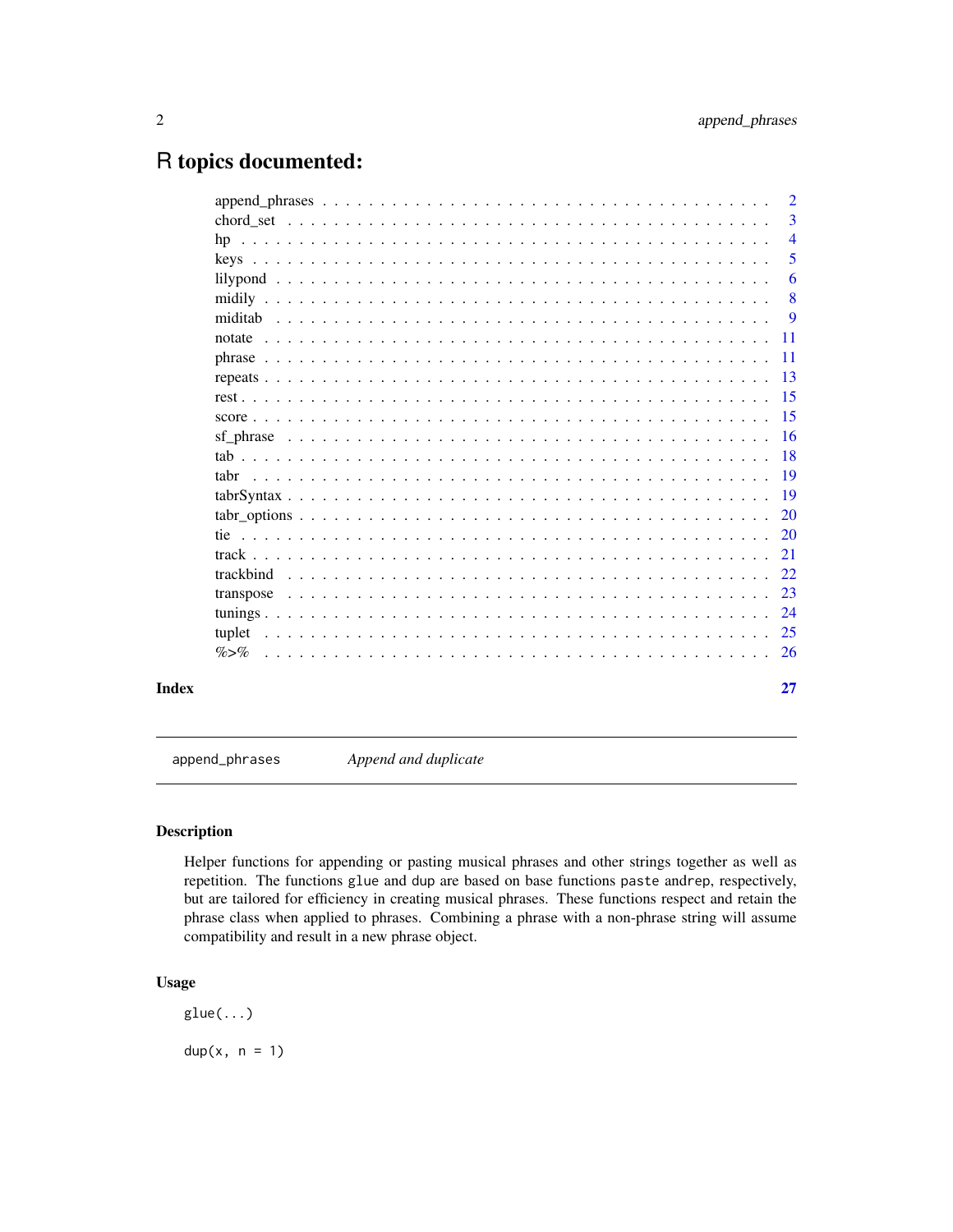#### <span id="page-2-0"></span>chord\_set 3

# Arguments

| . | character, phrase or non-phrase string. |
|---|-----------------------------------------|
| х | character, phrase or non-phrase string. |
|   | integer, number of repetitions.         |

# Details

This is especially useful for repeated instances. This function applies to general slur notation as well. Multiple input formats are allowed. Total number of note durations must be even because all slurs require start and stop points.

# Value

phrase on non-phrase character string.

# Examples

```
glue(8, "16-", "8^")
dup(1, 2)
x <- phrase("c ec'g' ec'g'", "4 4 2", "5 432 432")
y <- phrase("a", 1, 5)
glue(x, y)
glue(x, dup(y, 2))
glue(x, "r1") # add a simple rest instance
class(glue(x, y))
class(dup(y, 2))
class(glue(x, "r1"))
class(dup("r1", 2))
class(glue("r1", "r4"))
```
chord\_set *Generate a chord set*

# Description

Generate a chord set for a music score.

# Usage

 $chord_set(x, id = NULL)$ 

|    | character, n-string chord description from lowest to highest pitch, strings n<br>through $1. E.g., "xo221o".$ See details.    |
|----|-------------------------------------------------------------------------------------------------------------------------------|
| id | character, the name of the chord in LilyPond readable format, e.g., " $a : m$ ". Ig-<br>nored if x is already a named vector. |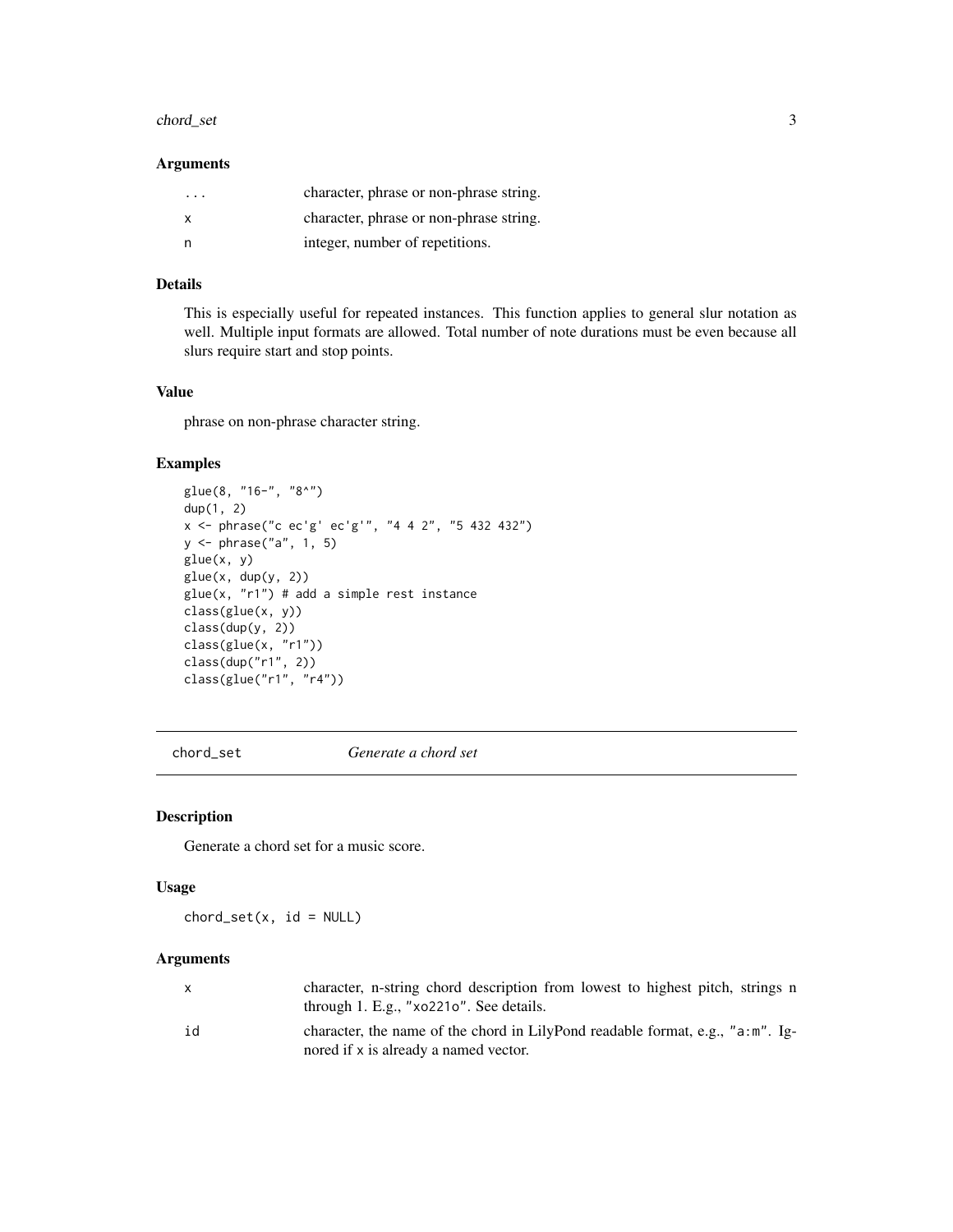#### <span id="page-3-0"></span>Details

The chord set list returned by chord\_set is only used for top center placement of a full set of chord fretboard diagrams for a music score. chord\_set returns a named list. The names are the chords and the list elements are strings defining string and fret fingering readable by LilyPond. Multiple chord positions can be defined for the same chord name. Instruments with a number of strings other than six are not currently supported.

When defining chords, you may also wish to define rests or silence for chords added to a score for placement above the staff in time, where no chord is to be played. Therefore, there are occasions where you may pass chord names and positions that happen to include entries r and/or s as NA as shown in the example. These two special cases are passed through by chord\_set but are ignored when the chord chart is generated.

#### Value

a named list.

# Examples

```
chord_names <- c("e:m", "c", "d", "e:m", "d", "r", "s")
chord_positions <- c("xx997x", "x5553x", "x7775x", "ooo22o", "232oxx", NA, NA)
chord_set(chord_positions, chord_names)
```
hp *Hammer ons and pull offs*

# Description

Helper function for generating hammer on and pull off syntax.

#### Usage

 $hp(\ldots)$ 

#### Arguments

... character, note durations. Numeric is allowed for lists of single inputs. See examples.

#### Details

This is especially useful for repeated instances. This function applies to general slur notation as well. Multiple input formats are allowed. Total number of note durations must be even because all slurs require start and stop points.

#### Value

character.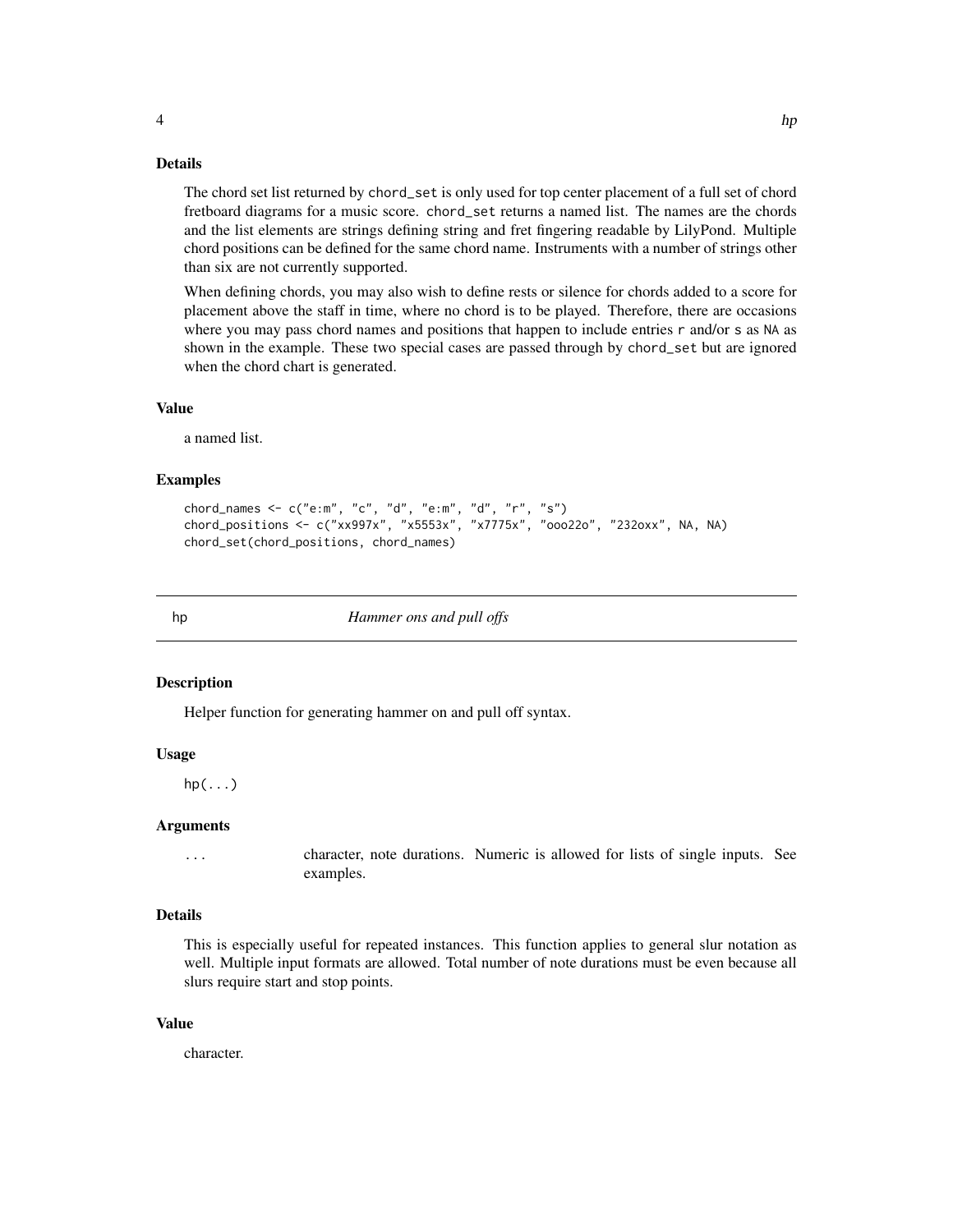<span id="page-4-0"></span>keys 5

# Examples

```
hp(16, 16)
hp("16 16")
hp("16 8 16", "8 16 8")
```
# keys *Key signatures*

# Description

Helper functions for key signature information.

# Usage

keys(type = c("all", "sharp", "flat")) is\_natural(key) is\_sharp(key) is\_flat(key) n\_sharps(key) n\_flats(key) is\_major(key) is\_minor(key)

# Arguments

| type | character, defaults to "all". |
|------|-------------------------------|
| kev  | character, key signature.     |

# Details

The keys function returns a vector of valid key signature IDs. These IDs are how key signatures are specified throughout tabr, including in the other helper functions here via key. Like the other functions here, is\_sharp and is\_flat are for *key signatures*, not single pitches whose sharp or flat status is always self-evident from their notation. Major and minor keys are also self-evident from their notation, but is\_major and is\_minor can still be useful when programming.

# Value

character vector.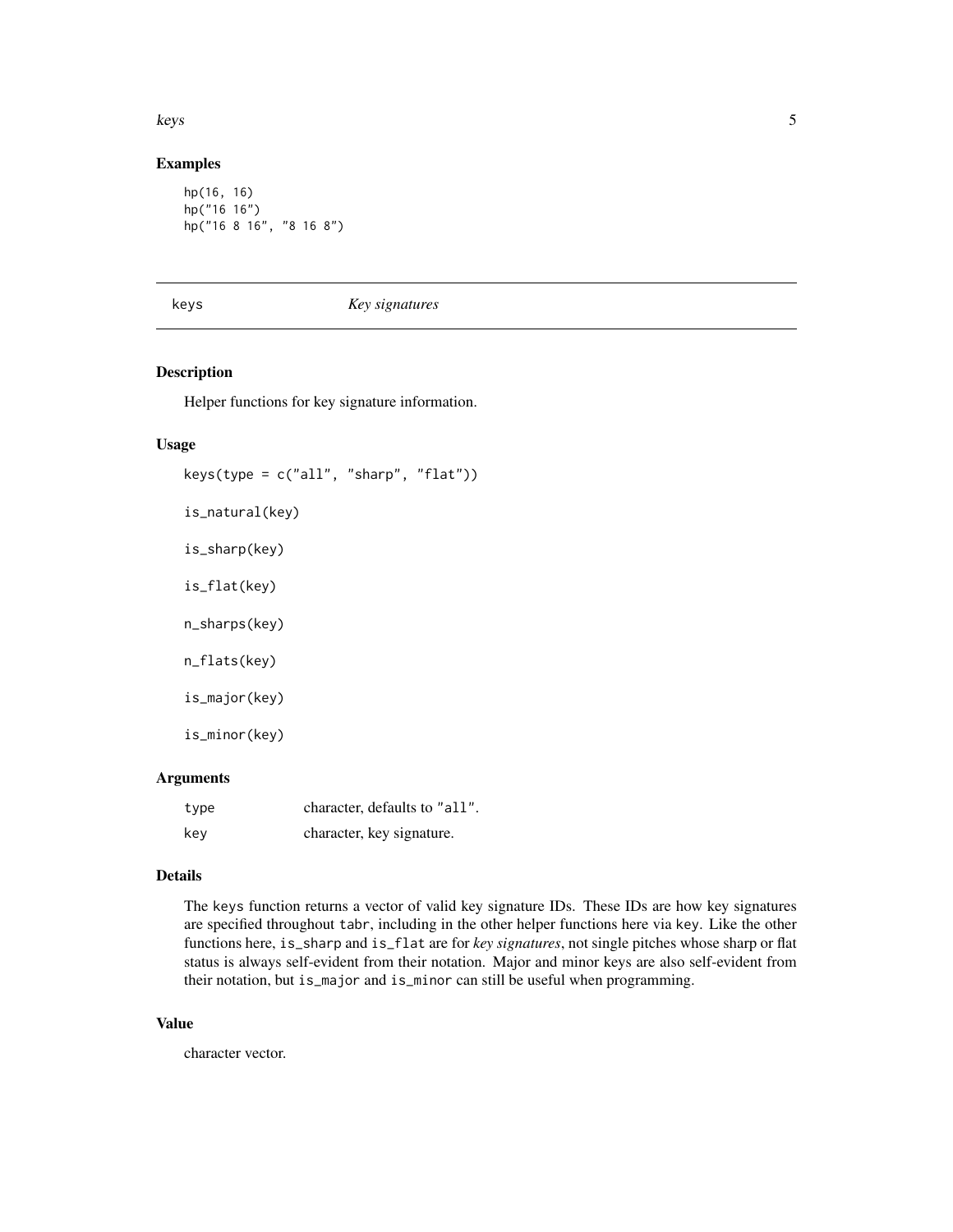#### 6 lilypond

# Examples

```
keys()
is_natural(c("c", "am", "c#"))
x < -c("a", "e"')is_sharp(x)
is_flat(x)
n_sharps(x)
n_flats(x)
```
<span id="page-5-1"></span>

lilypond *Save score to LilyPond file*

# Description

Write a score to a LilyPond format (.1y) text file for later use by LilyPond or subsequent editing outside of R.

# Usage

```
lilypond(score, file, key = "c", time = "4/4", tempo = "2 = 60",
  header = NULL, string_names = NULL, paper = NULL, endbar = TRUE,
  mid = TRUE, path = NULL)
```

| score        | a score object.                                                                                                                         |
|--------------|-----------------------------------------------------------------------------------------------------------------------------------------|
| file         | character, LilyPond output file ending in .1y. May include an absolute or rela-<br>tive path.                                           |
| key          | character, key signature, e.g., c, b_, f#m, etc.                                                                                        |
| time         | character, defaults to "4/4".                                                                                                           |
| tempo        | character, defaults to " $2 = 60$ ".                                                                                                    |
| header       | a named list of arguments passed to the header of the LilyPond file. See details.                                                       |
| string_names | label strings at beginning of tab staff. NULL (default) for non-standard tunings<br>only, TRUE or FALSE for force on or off completely. |
| paper        | a named list of arguments for the LilyPond file page layout. See details.                                                               |
| endbar       | character, the end bar.                                                                                                                 |
| midi         | logical, add midi inclusion specification to LilyPond file.                                                                             |
| path         | character, optional output directory prefixed to file, may be an absolute or<br>relative path. If NULL (default), only file is used.    |

<span id="page-5-0"></span>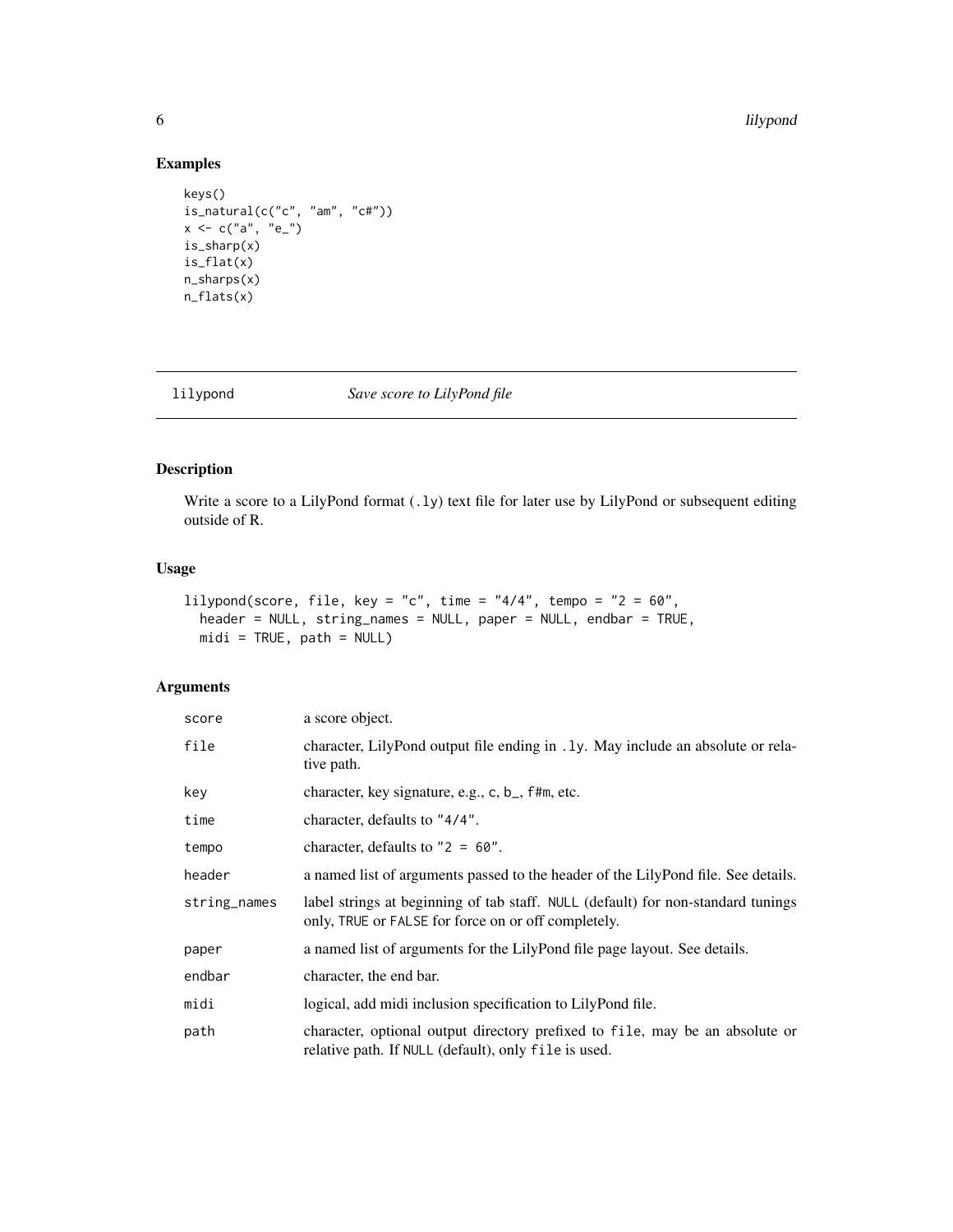#### <span id="page-6-0"></span>lilypond 7

# Details

All header list elements are character strings. The options for header include:

- title
- subtitle
- composer
- album
- arranger
- instrument
- meter
- opus
- piece
- poet
- copyright
- tagline

All paper list elements are numeric except page\_numbers, which is logical. The options for paper include:

- textheight
- linewidth
- indent
- first\_page\_number
- page\_numbers
- fontsize

# Value

nothing returned; a file is written.

# See Also

[tab](#page-17-1), [midily](#page-7-1),

# Examples

```
x <- phrase("c ec'g' ec'g'", "4 4 2", "5 432 432")
x \leftarrow \text{track}(x)x \leftarrow score(x)outfile <- file.path(tempdir(), "out.ly")
lilypond(x, outfile)
```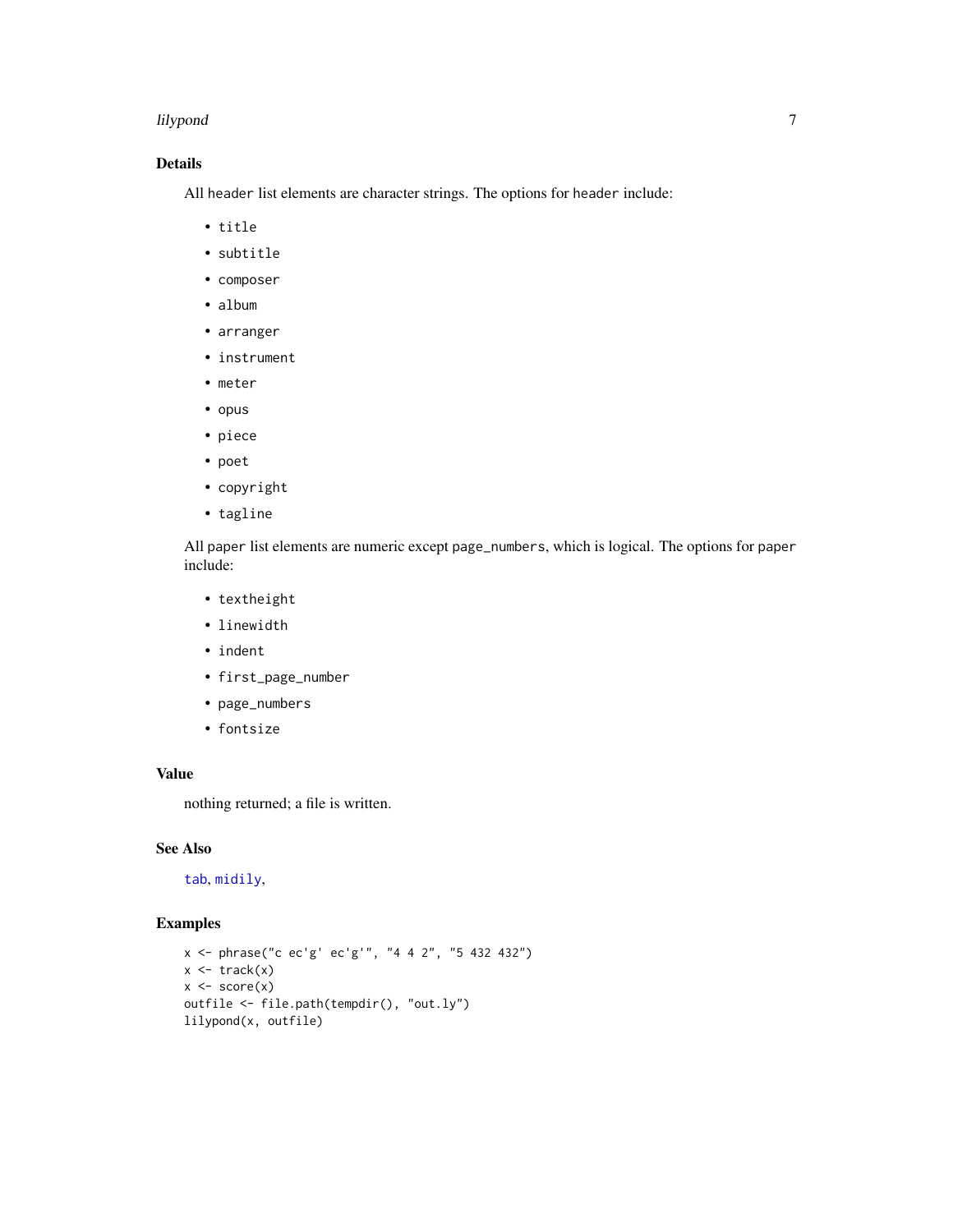<span id="page-7-1"></span><span id="page-7-0"></span>

#### Description

Convert a MIDI file (.mid) to a LilyPond format (.ly) text file.

# Usage

```
midily(midi_file, file, key = "c", absolute = FALSE, quantize = NULL,
  explicit = FALSE, start_quant = NULL, allow_tuplet = c("4*2/3", "8*2/3","16*2/3"), details = FALSE, lyric = FALSE, path = NULL)
```
#### Arguments

| midi_file    | character, MIDI file (.mid). May include an absolute or relative path.                                                               |
|--------------|--------------------------------------------------------------------------------------------------------------------------------------|
| file         | LilyPond output file ending in . 1y.                                                                                                 |
| key          | key signature, defaults to "c".                                                                                                      |
| absolute     | logical, print absolute pitches.                                                                                                     |
| quantize     | integer, duration, quantize notes on duration.                                                                                       |
| explicit     | logical, print explicit durations.                                                                                                   |
| start_quant  | integer, duration, quantize note starts on the duration.                                                                             |
| allow_tuplet | character vector, allow tuplet durations. See details.                                                                               |
| details      | logical, verbose detail.                                                                                                             |
| lyric        | logical, treat all text as lyrics.                                                                                                   |
| path         | character, optional output directory prefixed to file, may be an absolute or<br>relative path. If NULL (default), only file is used. |

#### Details

Under development/testing. See warning and details below.

This function is a wrapper around the midi2ly command line utility provided by LilyPond. It inherits all the limitations thereof. LilyPond is not intended to be used to produce meaningful sheet music from arbitrary MIDI files. *A future version will offer additional arguments that use* tabr *to subsequently edit the generated LilyPond file as a second step, allowing the user to make some nominal substitutions or additions to the default output.* While [lilypond](#page-5-1) converts R code score objects to LilyPond markup directly, MIDI conversion to LilyPond markup by midily requires LilyPond.

WARNING: Even though the purpose of the command line utility is to convert an existing MIDI file to a LilyPond file, it nevertheless generates a LilyPond file that *specifies inclusion of MIDI output*. This means when you subsequently process the LilyPond file with LilyPond or if you use miditab to go straight from your MIDI file to pdf output, the command line tool will also produce a MIDI file output. It will overwrite your original MIDI file if it has the same file name and location! The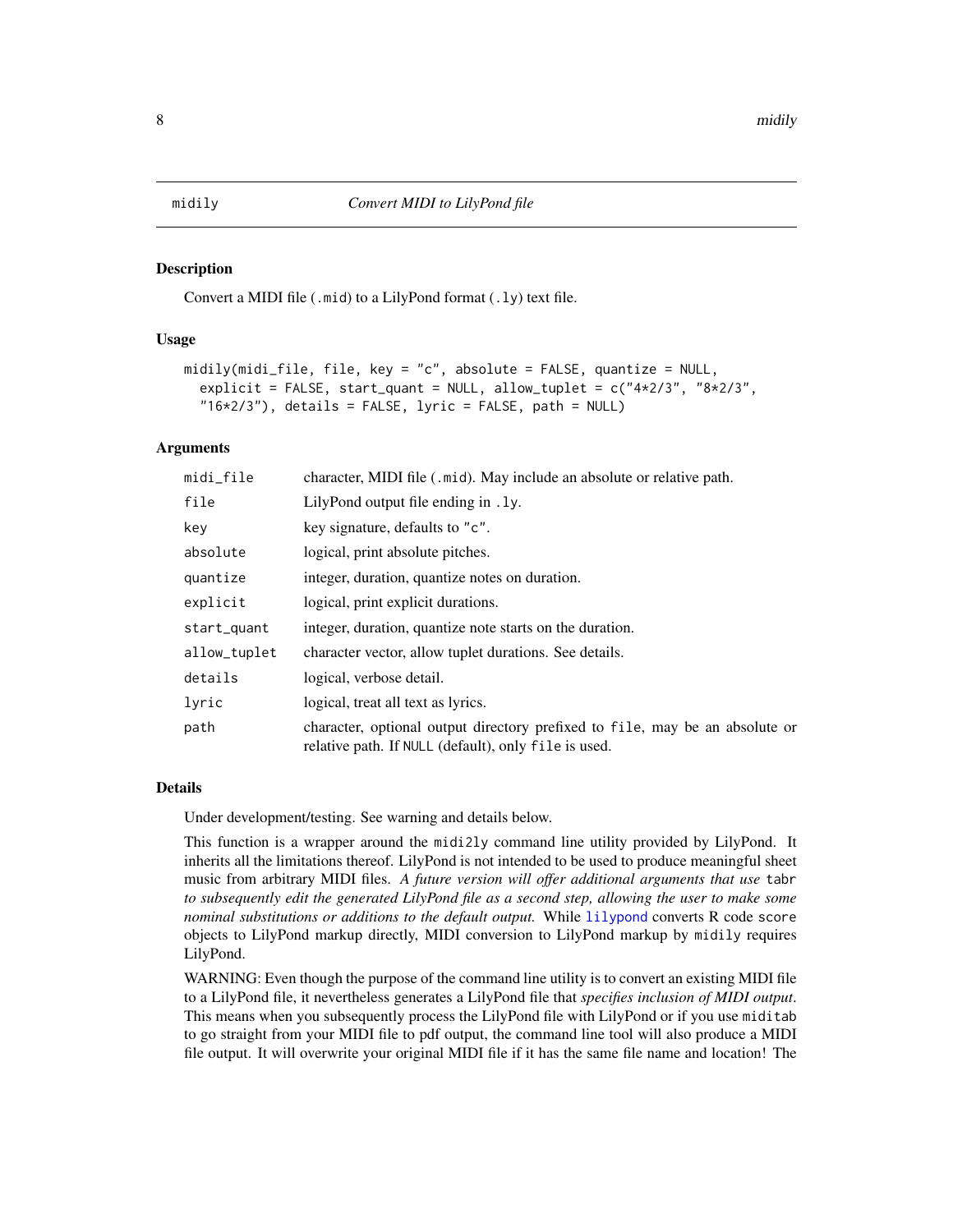#### <span id="page-8-0"></span>miditab 9

next version of this function will add an default argument midi\_out = FALSE to remove this from the generated LilyPond file. If TRUE and the basename of midi\_file matches the basename of file, then file will be renamed, the basename appended with a -1.

allow\_tuplets = NULL to disallow all tuplets. Fourth, eighth and sixteenth note triplets are allowed. The format is a character vector where each element is duration\*numerator/denominator, no spaces. See default argument.

On Windows systems, it may be necessary to specify a path in tabr\_options to both midi2ly and python if they are not already successfully set as follows. On package load, tabr will attempt to check for midi2ly.exe at C:/Program Files (x86)/LilyPond/usr/bin/midi2ly.py and similarly for the python.exe that ships with LilyPond at C:/Program Files (x86)/LilyPond/usr/bin/python.exe. If this is not where LilyPond is installed, then LilyPond and Python need to be provided to tabr\_options or added to the system PATH variable.

#### Value

nothing returned; a file is written.

# See Also

[miditab](#page-8-1), [tab](#page-17-1), [lilypond](#page-5-1)

#### Examples

```
if(tabr_options()$midi2ly != ""){
 midi <- system.file("example.mid", package = "tabr")
 outfile <- file.path(tempdir(), "out.ly")
 midily(midi, outfile) # requires LilyPond installation
}
```
<span id="page-8-1"></span>miditab *Convert MIDI to tablature*

#### **Description**

Convert a MIDI file to sheet music/guitar tablature.

#### Usage

```
miditab(midi_file, file, keep_ly = FALSE, path = NULL, details = TRUE,
  ...)
```

| midi file | character, MIDI file (.mid). May include an absolute or relative path. |
|-----------|------------------------------------------------------------------------|
| file      | character, output file ending in .pdf or .png.                         |
| keep_ly   | logical, keep LilyPond file.                                           |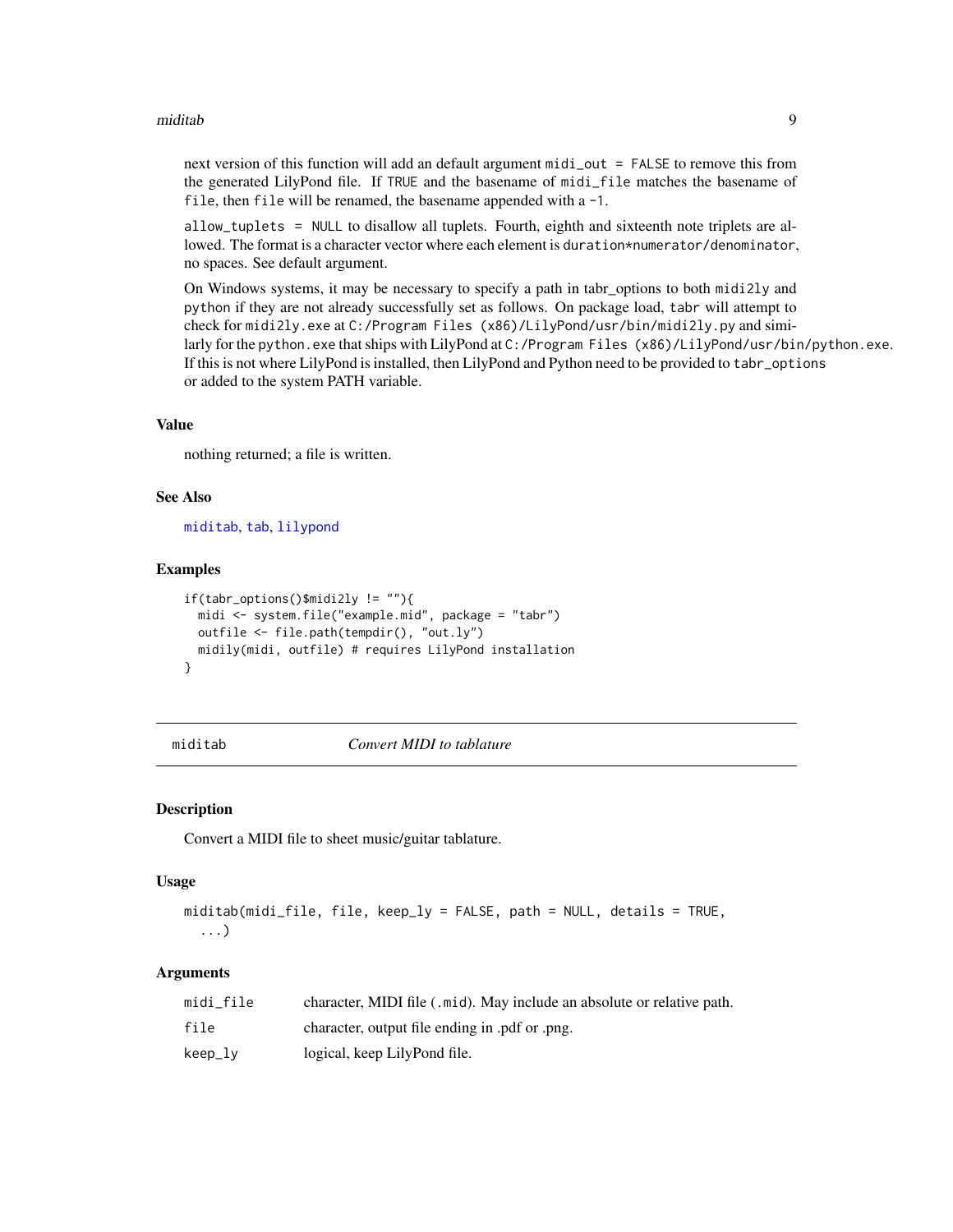<span id="page-9-0"></span>10 miditab

| path      | character, optional output directory prefixed to file, may be an absolute or<br>relative path. If NULL (default), only file is used. |
|-----------|--------------------------------------------------------------------------------------------------------------------------------------|
| details   | logical, set to FALSE to disable printing of log output to console.                                                                  |
| $\ddotsc$ | additional arguments passed to midily.                                                                                               |

# Details

Under development/testing. See warning and details below.

Convert a MIDI file to a pdf or png music score using the LilyPond music engraving program. Output format is inferred from file extension. This function is a wrapper around [midily](#page-7-1), the function that converts the MIDI file to a LilyPond  $(.1y)$  file using a LilyPond command line utility.

WARNING: Even though the purpose of the command line utility is to convert an existing MIDI file to a LilyPond file, it nevertheless generates a LilyPond file that *specifies inclusion of MIDI output*. This means when you subsequently process the LilyPond file with LilyPond or if you use miditab to go straight from your MIDI file to pdf output, the command line tool will also produce a MIDI file output. It will overwrite your original MIDI file if it has the same file name and location! The next version of this function will add an default argument midi\_out = FALSE to remove this from the generated LilyPond file. If TRUE and the basename of midi\_file matches the basename of file, then file will be renamed, the basename appended with a -1.

On Windows systems, it may be necessary to specify a path in tabr\_options to both midi2ly and python if they are not already successfully set as follows. On package load, tabr will attempt to check for midi2ly.exe at C:/Program Files (x86)/LilyPond/usr/bin/midi2ly.py and similarly for the python.exe that ships with LilyPond at C:/Program Files (x86)/LilyPond/usr/bin/python.exe. If this is not where LilyPond is installed, then LilyPond and Python need to be provided to tabr\_options or added to the system PATH variable.

# Value

nothing returned; a file is written.

# See Also

[midily](#page-7-1), [tab](#page-17-1), [lilypond](#page-5-1)

#### Examples

```
if(tabr_options()$midi2ly != ""){
 midi <- system.file("example.mid", package = "tabr")
 outfile <- file.path(tempdir(), "out.pdf")
 miditab(midi, outfile, details = FALSE) # requires LilyPond installation
}
```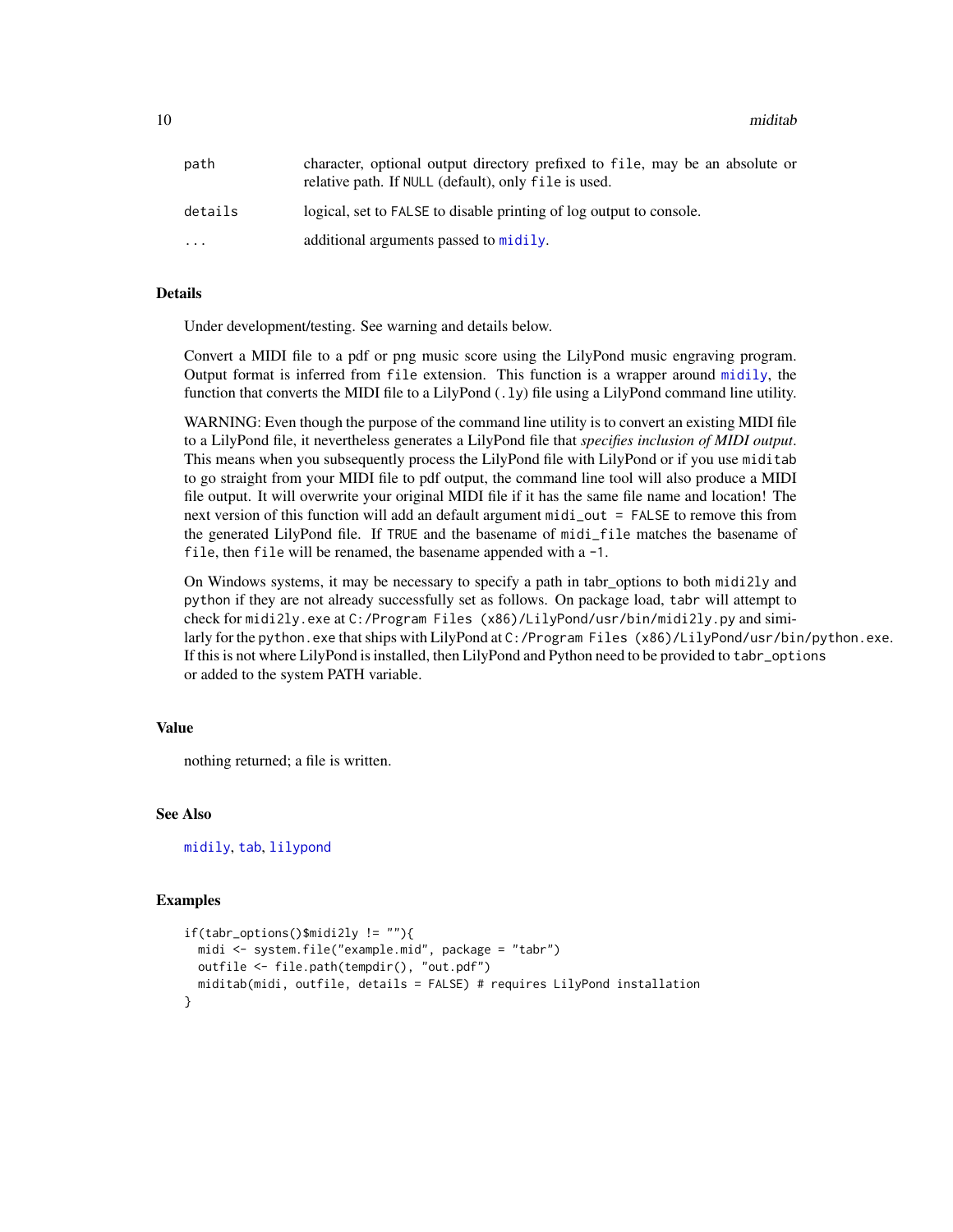<span id="page-10-1"></span><span id="page-10-0"></span>

#### Description

Annotate a music staff, vertically aligned above or below the music staff at a specific note/time.

# Usage

```
notate(x, text, position = "top")
```
#### Arguments

| $\mathsf{x}$ | character.                |
|--------------|---------------------------|
| text         | character.                |
| position     | character, top or bottom. |

# Details

This function binds text annotation in LilyPond syntax to a note's associated info entry. Technically, the syntax is a hybrid form, but is later updated safely and unambiguously to LilyPond syntax with respect to the rest of the note info substring when it is fed to phrase for musical phrase assembly.

# Value

a character string.

# Examples

```
notate("8", "Solo")
phrase("c'~ c' d' e'", glue(notate(8, "First solo"), "8 8 4."), "5 5 5 5")
```
<span id="page-10-2"></span>

phrase *Create a musical phrase*

#### Description

Create a musical phrase from character strings that define notes, note metadata, and optionally explicit strings fretted. The latter can be used to ensure proper tablature layout. Notes separated in time are separated in the notes string by spaces. Sharps and flats are indicated by appending # and \_, respectively, e.g. f# or g\_.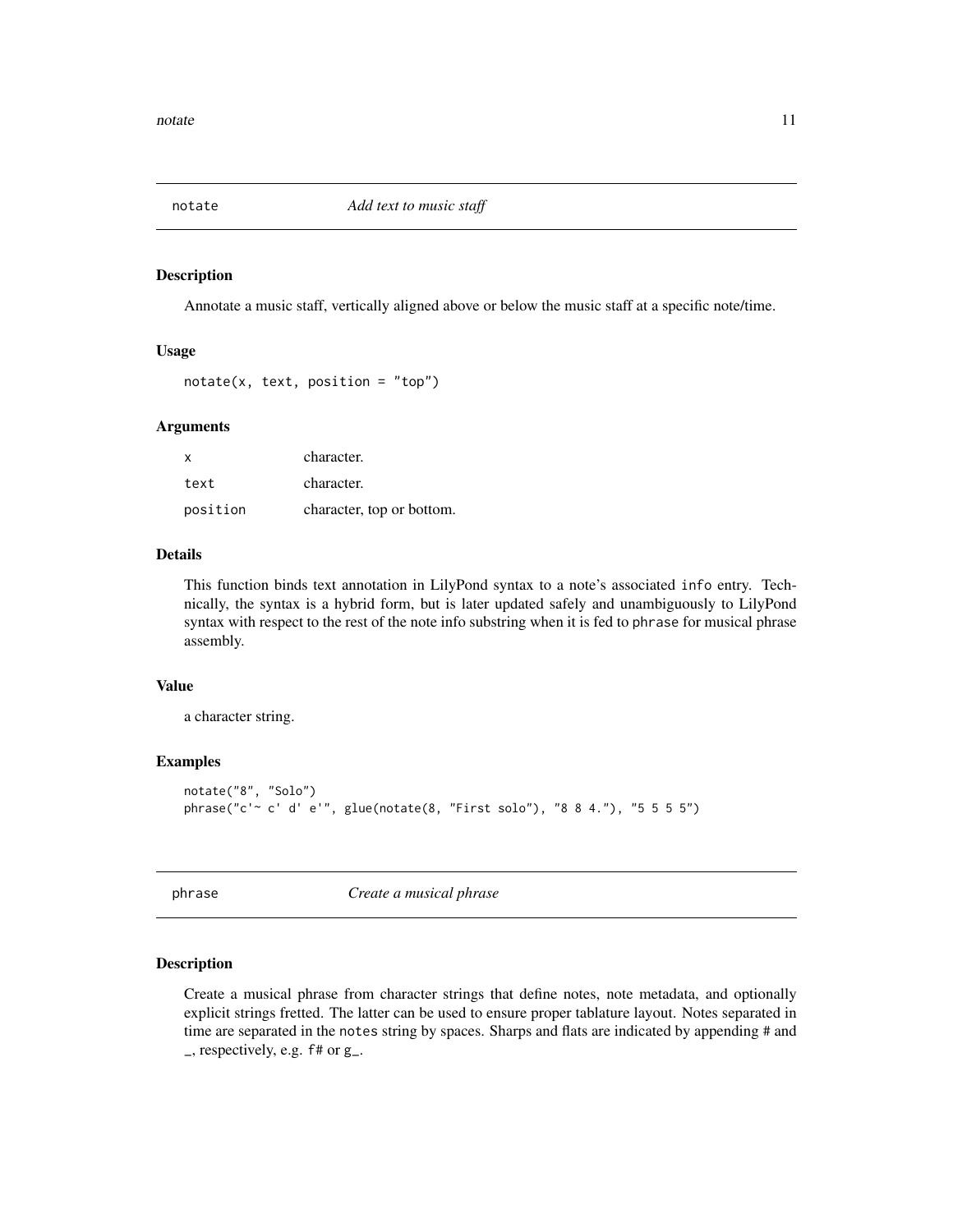<span id="page-11-0"></span>12 phrase property of the state of the state of the state of the state of the state of the state of the state of the state of the state of the state of the state of the state of the state of the state of the state of the s

#### Usage

phrase(notes, info, string = NULL, bar = FALSE)

 $p(\ldots)$ 

#### Arguments

| notes     | character, notes a through g. See details.                                                          |
|-----------|-----------------------------------------------------------------------------------------------------|
| info      | character, metadata pertaining to the notes. See details.                                           |
| string    | character, optional string that specifies which guitar strings to play for each spe-<br>cific note. |
| bar       | logical, insert a bar check at the end of the phrase.                                               |
| $\ddotsc$ | arguments passed to phrase.                                                                         |

# Details

Specifying notes that are one or multiple octaves below or above the middle can be done by appending one or multiple commas or single quote tick marks, respectively, e.g. c, or c''. But this is not necessary. Instead, you can use octave numbering. This may easier to read, generally more familiar, potentially requires less typing, can still be omitted completely for the middle octave (no need to type c3, d3, ...), and is automatically converted for you by phrase to the tick mark format interpreted by LilyPond. That said, using the raised and lowered tick mark approach can be surprisingly easier to read for chords, which have no spaces between notes, especially six-string chords, given that the tick marks help break up the notes in the chord visually much more so than integers do. See examples.

The function p is a convenient shorthand wrapper for phrase.

Tied notes indicated by  $\sim$  are part of the note notation and not part of the info notation, e.g. c'' $\sim$ .

Notes can comprise chords. These are bound tightly rather than space-delimited, as they are not separated in time. For example, a C chord could be given as ceg and in the case of tied notes would be c~e~g~.

Other information about a note is indicated with the info string. The most pertinent information, minimally required, is the note duration. A string of space-delimited notes will always be accompanied by a space-delimited string of an equal number of integer durations. Durations are powers of 2: 1, 2, 4, 8, 16, 32, 64. They represent the fraction of a measure, e.g., 2 means 1/2 of a measure and 8 refers to an eighth note. Dotted notes are indicated by adding . immediately after the integer, e.g., 2. or 2... Any other note metadata is appended to these durations. See examples.

Opening and closing slurs (or hammer ons and pull offs) are indicated with opening and closing parentheses, slides with  $-$ , and simple bends with  $\wedge$ . Text annotations aligned vertically with a note in time on the staff is done by appending the text to the note info entry itself. See [notate](#page-10-1). For more details and example, see the package vignettes.

# Value

a phrase.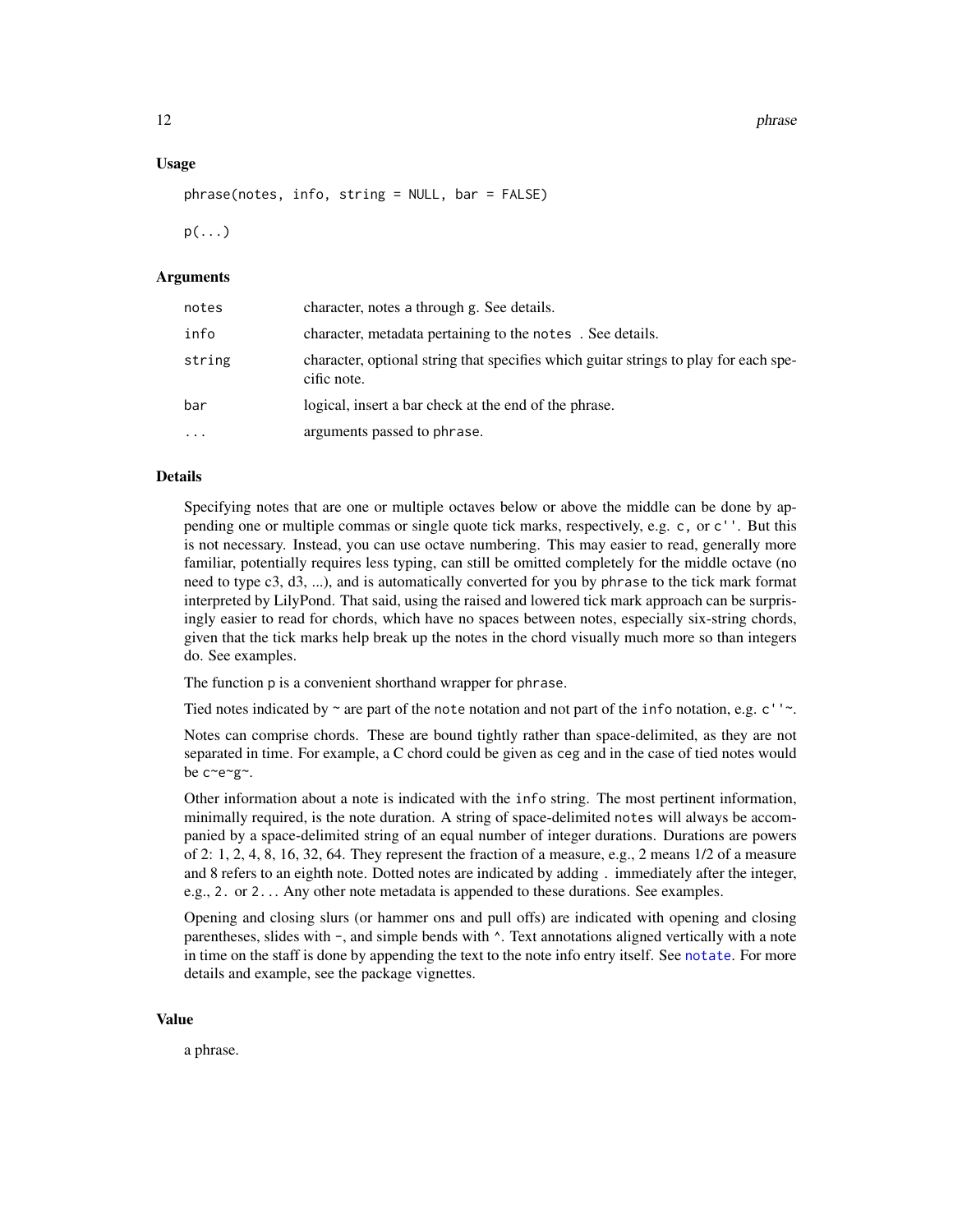#### <span id="page-12-0"></span>repeats and the set of the set of the set of the set of the set of the set of the set of the set of the set of the set of the set of the set of the set of the set of the set of the set of the set of the set of the set of t

#### Examples

```
phrase("c ec'g' ec'g'", "4 4 2") # no explicit string specification (not recommended)
phrase("c ec4g4 ec4g4", "4 4 2") # same as above
phrase("c b, c", "4. 8( 8)", "5 5 5") # direction implies hammer on
phrase("b2 c d", "4( 4) - 2", "5 5 5") # hammer and slide
phrase("c ec'g' ec'g'", "1 1 1", "5 432 432")
p("c ec'g' ec'g'", "1 1 1", "5 432 432") # same as above
```
repeats *Repeat phrases*

#### Description

Create a repeat section in LilyPond readable format.

#### Usage

```
rp(phrase, n = 1)
```
 $pct(phrase, n = 1, counter = FALSE, step = 1, reset = TRUE)$ 

```
volta(phrase, n = 1, endings = NULL, silent = FALSE)
```
# Arguments

| phrase  | a phrase or basic string to be repeated.                                                                                                                                                                                             |
|---------|--------------------------------------------------------------------------------------------------------------------------------------------------------------------------------------------------------------------------------------|
| n       | integer, number of repeats of phrase (one less than the total number of plays).                                                                                                                                                      |
| counter | logical, if TRUE, print the percent repeat counter above the staff, applies only to<br><i>measure</i> repeats of more than two repeats $(n > 2)$ .                                                                                   |
| step    | integer, print the <i>measure</i> percent repeat counter above the staff only at every<br>step measures when counter $=$ TRUE.                                                                                                       |
| reset   | logical, percent repeat counter and step settings are only applied to the single<br>pct call and are reset afterward. If reset = FALSE, the settings are left open to<br>apply to any subsequent percent repeat sections in a track. |
| endings | list of phrases or basic strings, alternate endings.                                                                                                                                                                                 |
| silent  | if TRUE, no text will be printed above the staff at the beginning of a volta sec-<br>tion. See details.                                                                                                                              |

# Details

These functions wraps a phrase object or a character string in LilyPond repeat syntax. The most basic is rp for basic wrapping a LilyPond unfold repeat tag around a phrase. This repeats the phrase n times, but it is displayed in the engraved sheet music fully written out as a literal propagation of the phrase with no repeat notation used to reduce redundant presentation. The next is pct, which wraps a percent repeat tag around a phrase. This is displayed in sheet music as percent repeat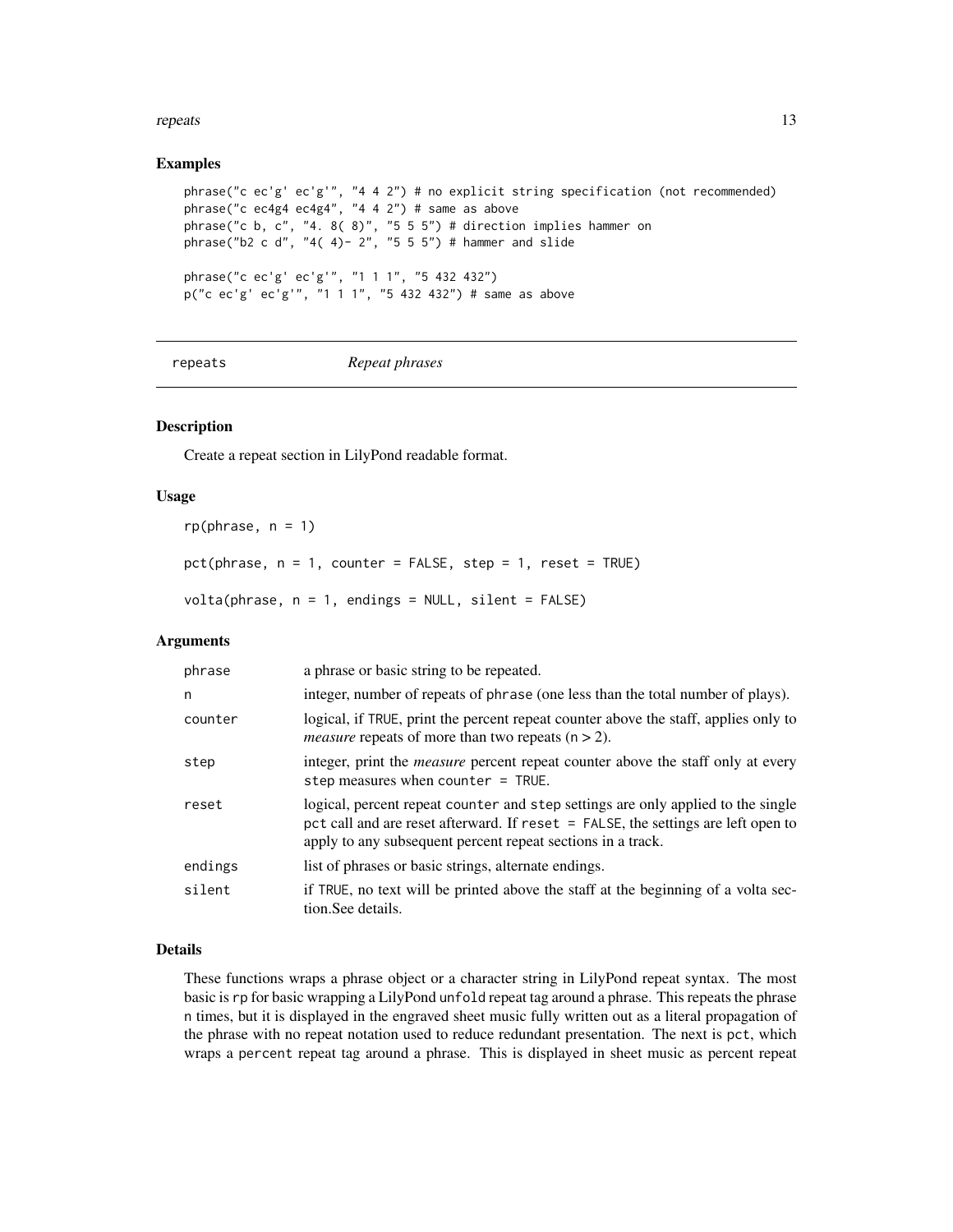<span id="page-13-0"></span>notation whose specific notation changes based on the length of the repeated section of music, used for beats or whole measures. volta wraps a phrase in a volta repeat tag, used for long repeats of one or more full measures or bars of music, optionally with alternate endings.

Note that basic strings should still be interpretable as a valid musical phrase by LilyPond and such strings will be coerced to the phrase class by these functions. For example, a one-measure rest, "r1", does not need to be a phrase object to work with these functions, nor does any other character string explicitly written out in valid LilyPond syntax. As always, see the LilyPond documentation if you are not familiar with LilyPond syntax.

VOLTA REPEAT: When silent = TRUE there is no indication of the number of plays above the staff at the start of the volta section. This otherwise happens automatically when the number of repeats is greater than one and no alternate endings are included (which are already numbered). This override creates ambiguity on its own, but is important to use multiple staves are present and another staff already displays the text regarding the number or plays. This prevents printing the same text above every staff.

PERCENT REPEAT: As indicated in the parameter descriptions, the arguments counter and step only apply to full measures or bars of music. It does not apply to shorter beats that are repeated using pct.

#### Value

a phrase.

#### See Also

[phrase](#page-10-2)

# Examples

```
x <- phrase("c ec'g' ec'g'", "4 4 2", "5 432 432")
e1 <- phrase("a", 1, 5) # ending 1
e2 <- phrase("b", 1, 5) # ending 2
rp(x) # simple unfolded repeat, one repeat or two plays
rp(x, 3) # three repeats or four plays
pct(x) # one repeat or two plays
pct(x, 9, TRUE, 5) # 10 plays, add counter every 5 steps
pct(x, 9, TRUE, 5, FALSE) # as above, but do not reset counter settings
volta(x) # one repeat or two plays
volta(x, 1, list(e1, e2)) # one repeat with alternate ending
volta(x, 4, list(e1, e2)) # multiple repeats but with only one alternate ending
volta(x, 4) # no alternates, more than one repeat
```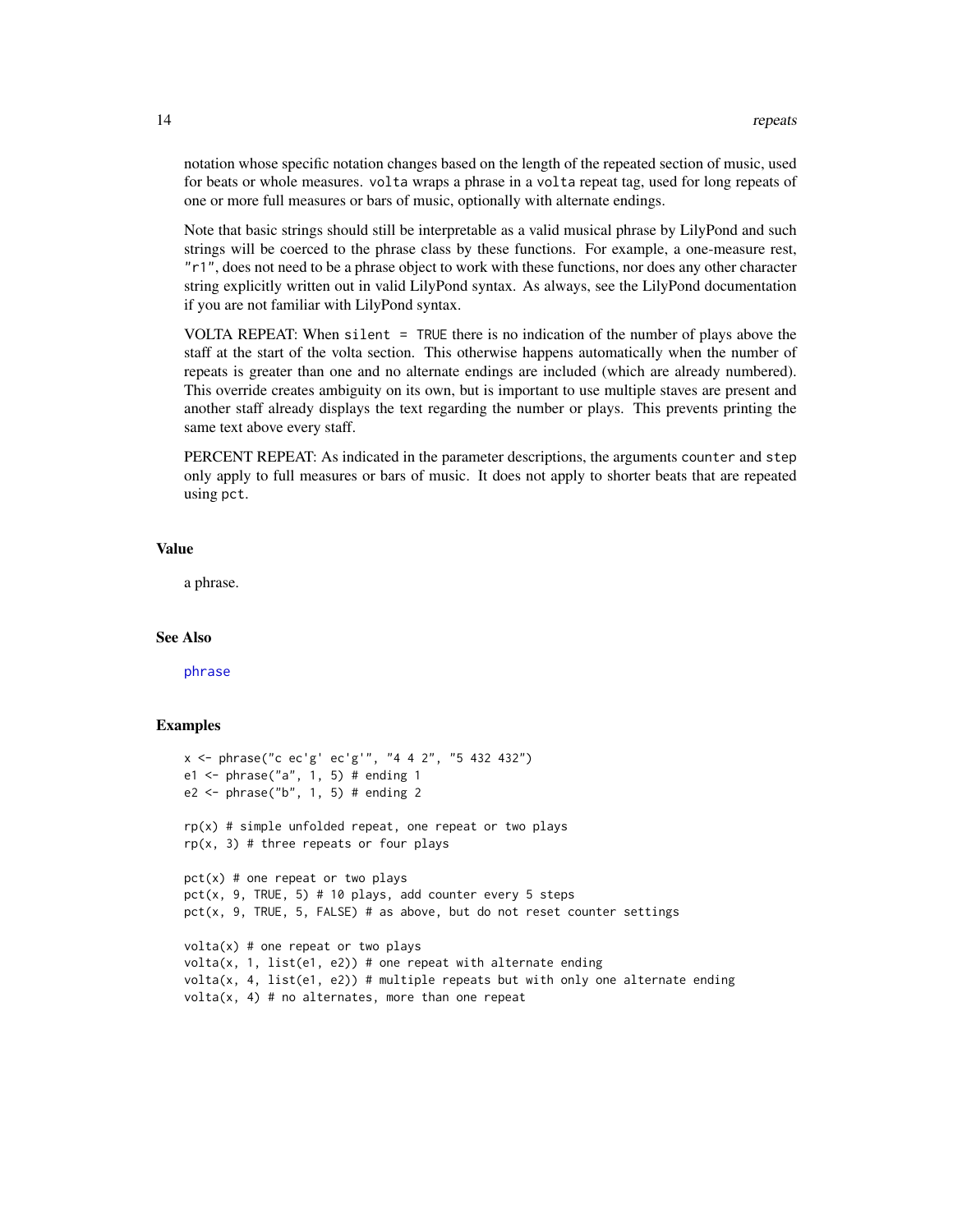<span id="page-14-0"></span>

# Description

Create multiple rests efficiently with a simple wrapper around rep using the times argument.

# Usage

 $rest(x, n = 1)$ 

# Arguments

| integer, duration.              |
|---------------------------------|
| integer, number of repetitions. |

# Value

a character string.

# Examples

 $rest(c(1, 8), c(1, 4))$ 

score *Create a music score*

# Description

Create a music score from a collection of tracks.

# Usage

```
score(track, chords = NULL, chord_seq = NULL)
```

| track     | a track table consisting of one or more tracks.                                                                                          |
|-----------|------------------------------------------------------------------------------------------------------------------------------------------|
| chords    | an optional named list of chords and respective fingerings generated by chord_set,<br>for inclusion of a top center chord diagram chart. |
| chord_seq | an optional named vector of chords and their durations, for placing chord dia-<br>grams above staves in time.                            |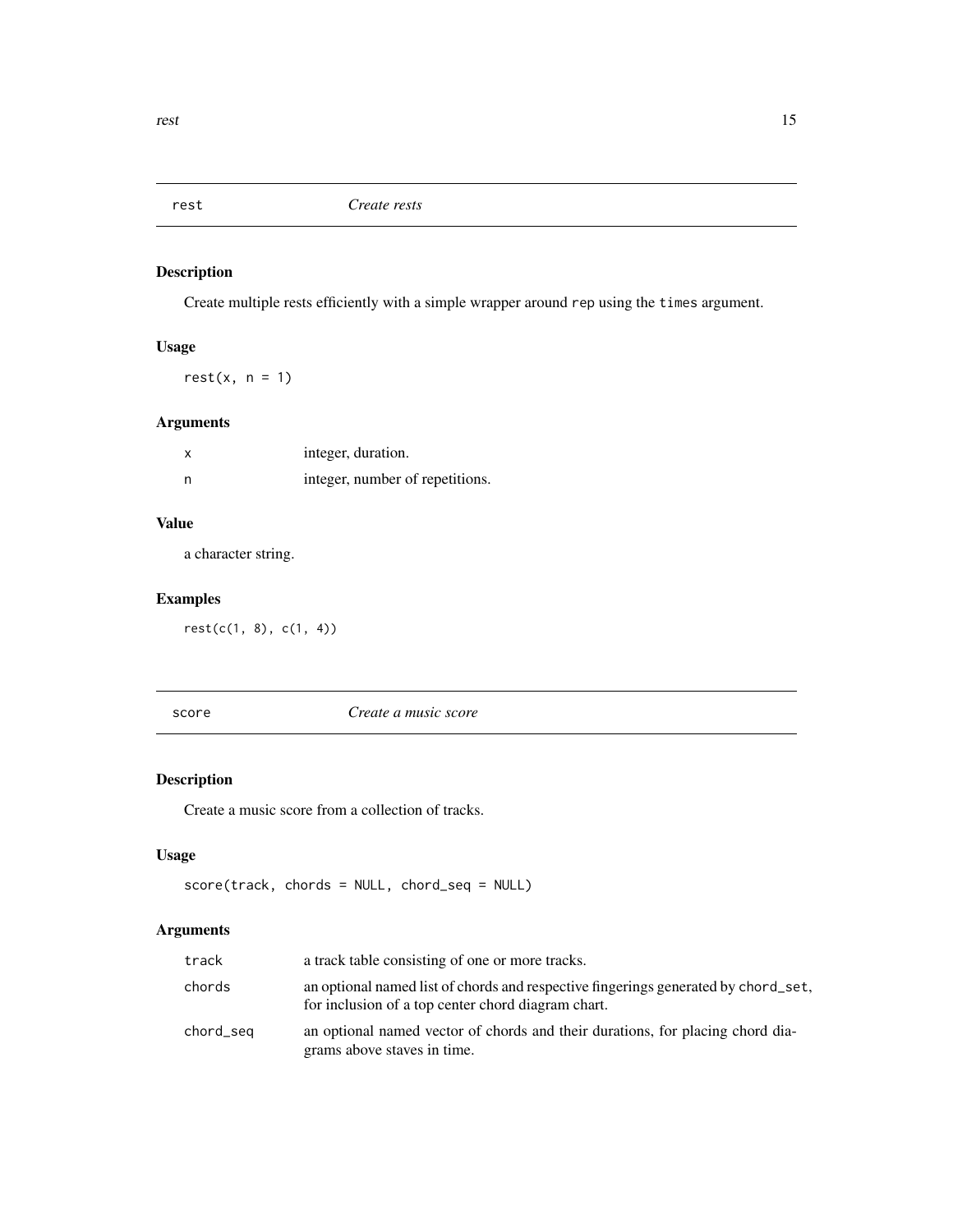# Details

Score takes track tables generated by [track](#page-20-1) and fortifies them as a music score. It optionally binds tracks with a set of chord diagrams. There may be only one track in track as well as no chord information passed, but for consistency score is still required to fortify the single track as a score object that can be rendered by [tab](#page-17-1).

# Value

a score table.

# Examples

```
x <- phrase("c ec'g' ec'g'", "4 4 2", "5 432 432")
x \leftarrow \text{track}(x)score(x)
```
sf\_phrase *Create a musical phrase from string/fret combinations*

# Description

Create a musical phrase from character strings that define string numbers, fret numbers and note metadata. This function is a wrapper around [phrase](#page-10-2). It allows for specifying string/fret combinations instead of unambiguous pitch as is used by phrase. In order to remove ambiguity, it is critical to specify the instrument string tuning and key signature. It essentially uses string and fret in combination with a known tuning and key signature in order to generate notes for [phrase](#page-10-2). info is passed straight through to phrase, as is string once it is done being used to help inform notes.

# Usage

```
sf_phrase(string, fret, info, key = "c", tuning = "standard",
  to_notes = FALSE, bar = FALSE)
sfp(...)sf_note(...)
sfn(...)
```

| string | character, string numbers associated with notes.            |
|--------|-------------------------------------------------------------|
| fret   | character, fret numbers associated with notes.              |
| info   | character, metadata associated with notes.                  |
| kev    | character, key signature or just specify "sharp" or "flat". |
| tuning | character, instrument tuning.                               |

<span id="page-15-0"></span>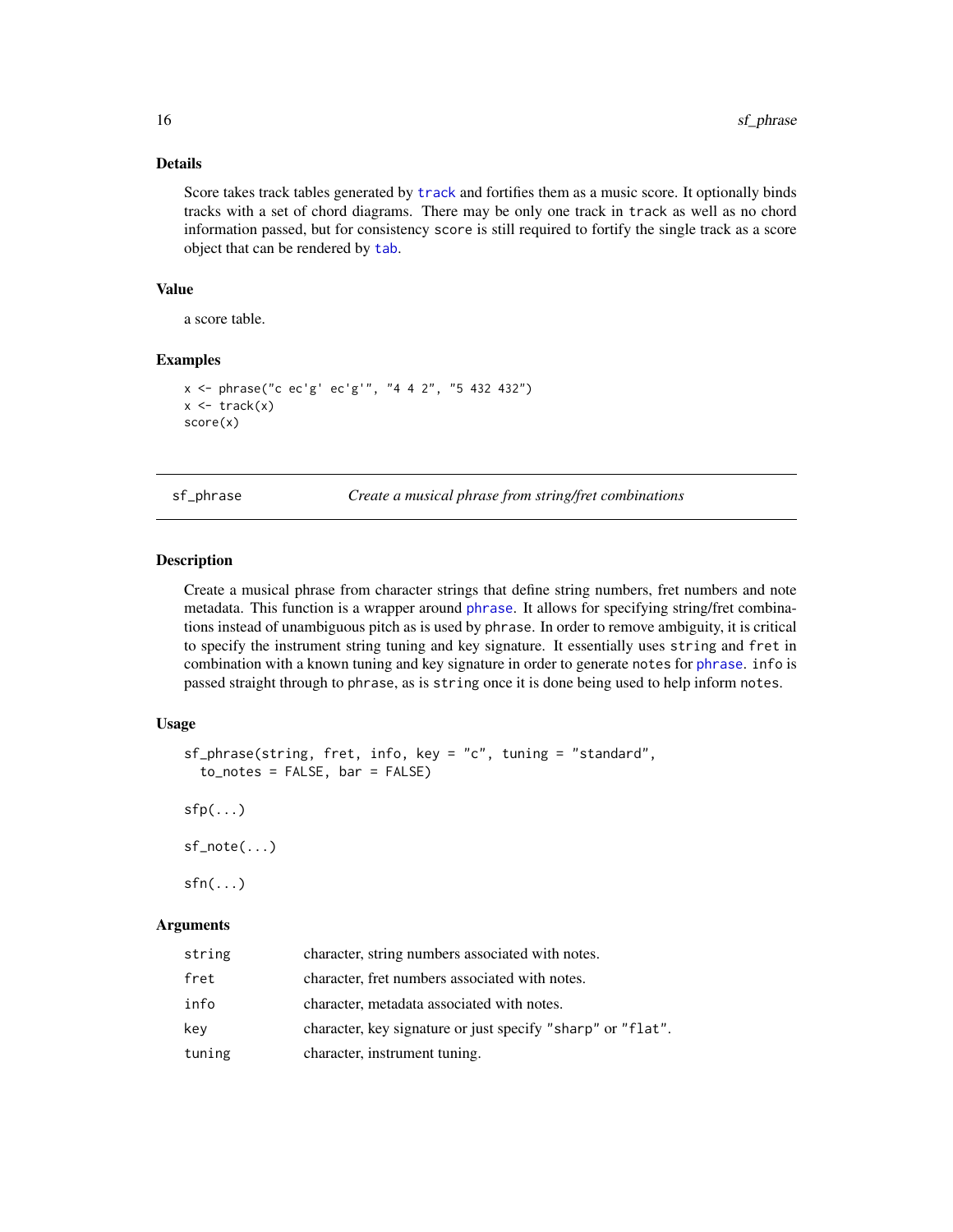<span id="page-16-0"></span>

| to notes | logical, return only the mapped notes character string rather than the entire<br>phrase object. |
|----------|-------------------------------------------------------------------------------------------------|
| bar      | logical, insert a bar check at the end of the phrase.                                           |
| $\cdots$ | arguments passed to sf _phrase.                                                                 |

#### Details

See the main function phrase for more details. If you landed here first and are not familiar with phrase, be aware that sf\_phrase is a tangential extra feature wrapper function in tabr and for a variety of reasons (see below) the approach it uses is discouraged in general. If this is your only option, take note of the details and limitations below.

This function is a crutch for users not working with musical notes (what to play), but rather just position on the guitar neck (where to play). This method has its conveniences, but it is inherently limiting. In order to remove ambiguity, it is necessary to specify the instrument tuning and the key signature (or at least whether non-natural notes in the output should be sharps or flats).

In the standard approach where you specify what to play, specifying exactly where to play is optional, but highly recommended (by providing string). Here string is of course required along with fret. But any time the tuning changes, this "where to play" method breaks down and must be redone. It is much more robust to provide the string and pitch rather than the string and fret. The key is always important because it is the only way to indicate if non-natural notes are sharps or flats.

This crutch method also increases redundancy and typing. In order to specify rests r, silent rests s, and tied notes ~, these must now be providing in parallel in both the string and fret arguments, whereas in the standard method using phrase, they need only be provided once to notes. A mismatch will throw an error. Despite the redundancy, this is helpful for ensuring proper match up between string and fret, which is essentially a dual entry method that aims to reduce itself inside sf\_phrase to a single notes string that is passed internally to phrase.

The important thing to keep in mind is that by its nature, this method of writing out music does not lend itself well to high detail. Tabs that are informed by nothing but string and fret number remove a lot of important information, and those that attempt to compensate with additional symbols in say, an ascii tab, are difficult to read. This wrapper function providing this alternative input method does its job of allowing users to create phrase objects that are equivalent to standard phrase-generated objects, including rests and ties, but practice and comfort with working with phrase and not this wrapper is highly recommended, not just for eventual ease of use but for not preventing yourself from learning your way around the guitar neck and where all the different pitches are located.

The function sfp is a convenient shorthand wrapper for sf\_phrase. sf\_note and the alias sfn are wrappers around sf\_phrase that force to\_notes = TRUE.

#### Value

a phrase.

#### See Also

[phrase](#page-10-2)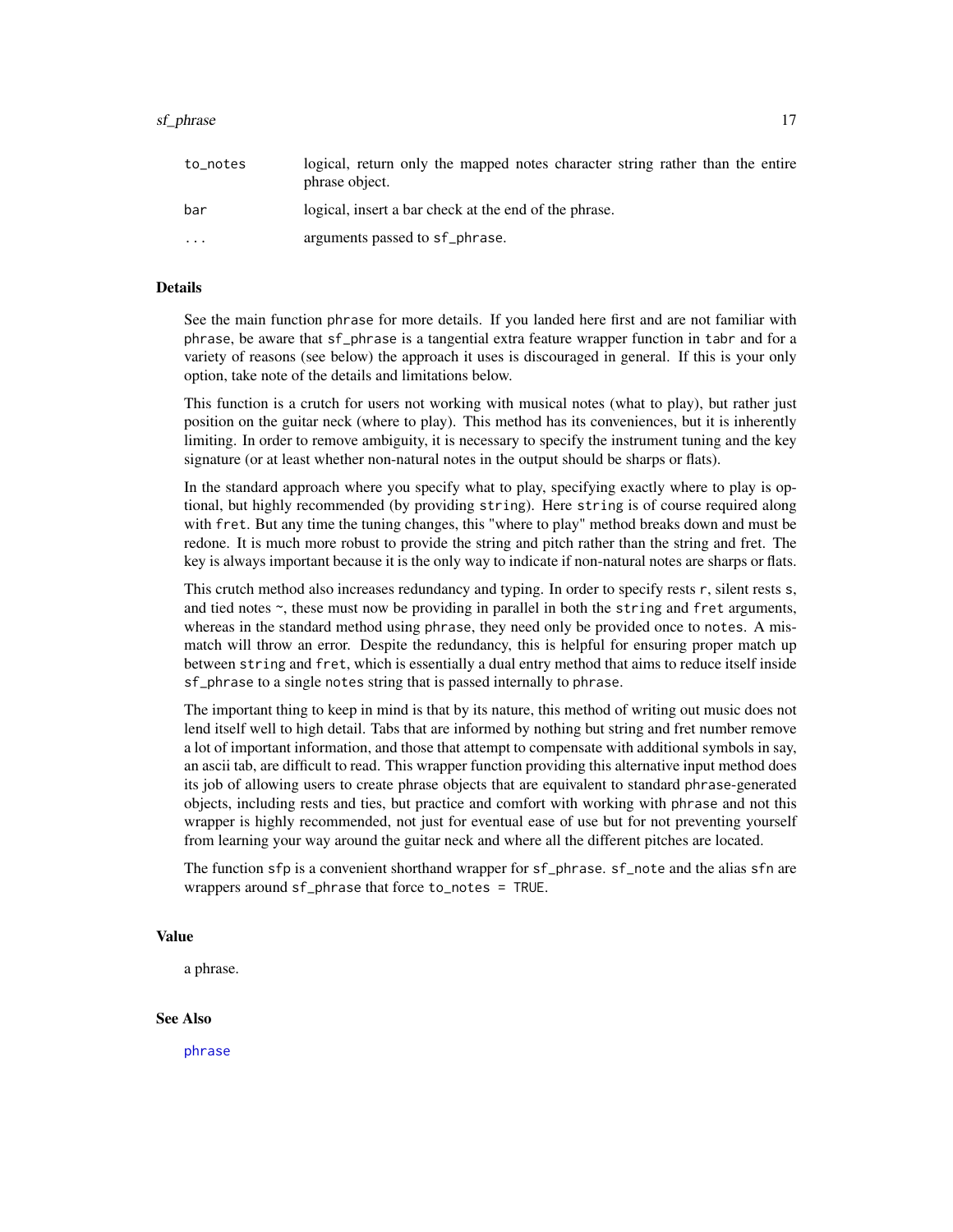# <span id="page-17-0"></span>Examples

```
sf_phrase("5 4 3 2 1", "1 3 3 3 1", "8*4 1", key = "b_")
sf_phrase("654321 6s 12 1 21", "133211 355333 11 (13) (13)(13)", "4 4 8 8 4", key = "f")
sfp("6s*2 1*4", "000232*2 2*4", "4 4 8*4", tuning = "dropD", key = "d")
```
<span id="page-17-1"></span>

| 원 사 | ٠ |
|-----|---|
|     |   |

```
the Create tablature
```
# Description

Create sheet music/guitar tablature from a music score.

# Usage

```
tab(score, file, key = "c", time = "4/4", tempo = "2 = 60",
  header = NULL, string_names = NULL, paper = NULL, endbar = TRUE,
 mid = TRUE, keep_ly = FALSE, path = NULL, details = TRUE)
```
#### Arguments

| score        | a score object.                                                                                                                         |
|--------------|-----------------------------------------------------------------------------------------------------------------------------------------|
| file         | character, output file ending in .pdf or .png. May include an absolute or relative<br>path.                                             |
| key          | character, key signature, e.g., c, b_, f#m, etc.                                                                                        |
| time         | character, defaults to "4/4".                                                                                                           |
| tempo        | character, defaults to " $2 = 60$ ".                                                                                                    |
| header       | a named list of arguments passed to the header of the LilyPond file. See details.                                                       |
| string_names | label strings at beginning of tab staff. NULL (default) for non-standard tunings<br>only, TRUE or FALSE for force on or off completely. |
| paper        | a named list of arguments for the LilyPond file page layout. See details.                                                               |
| endbar       | character, the end bar.                                                                                                                 |
| midi         | logical, output midi file in addition to tablature.                                                                                     |
| keep_ly      | logical, keep LilyPond file.                                                                                                            |
| path         | character, optional output directory prefixed to file, may be an absolute or<br>relative path. If NULL (default), only file is used.    |
| details      | logical, set to FALSE to disable printing of log output to console.                                                                     |

# Details

Generate a pdf or png of a music score using the LilyPond music engraving program. Output format is inferred from file extension. This function is a wrapper around [lilypond](#page-5-1), the function that creates the LilyPond  $(.1y)$  file.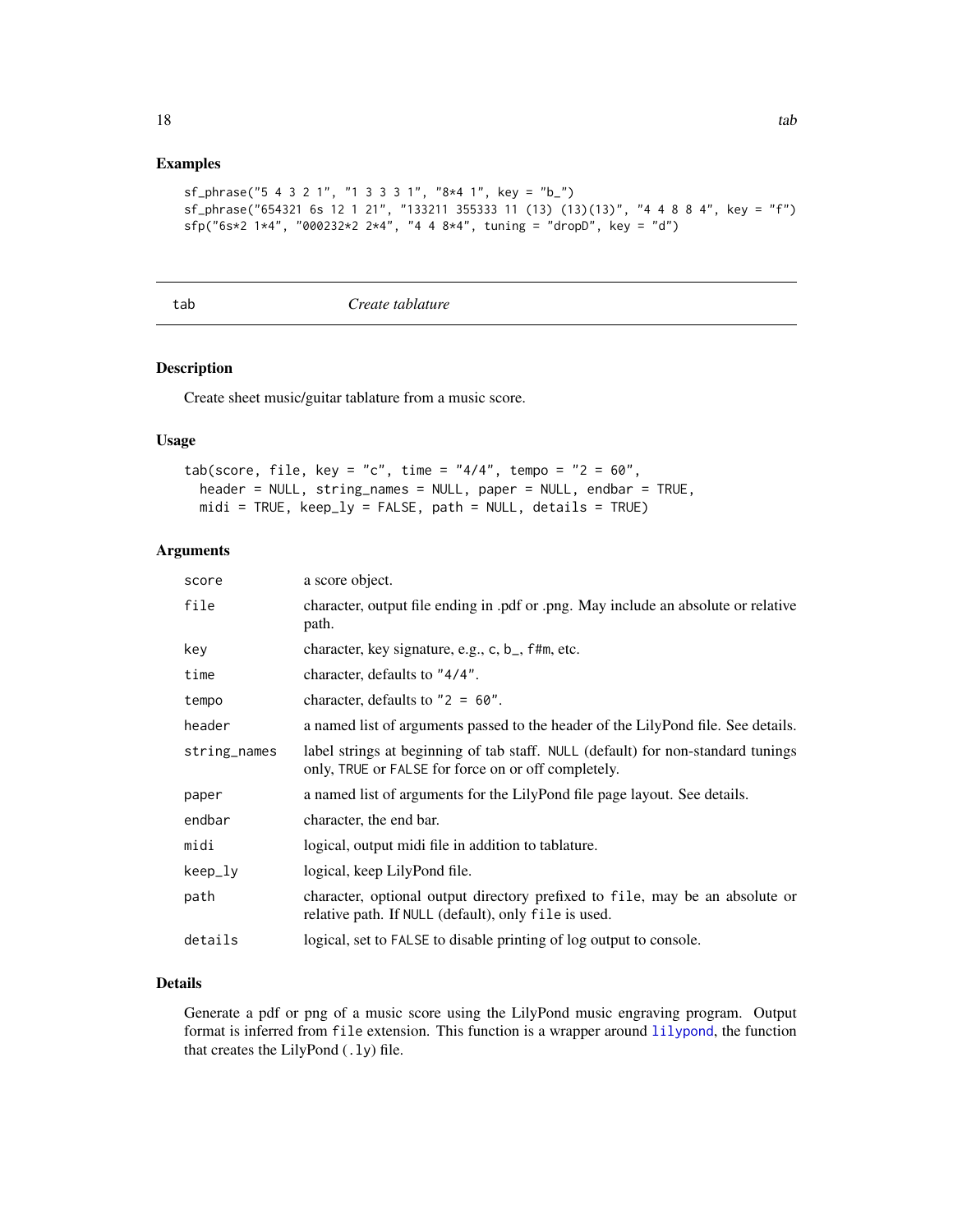<span id="page-18-0"></span>tabr 19

# Value

nothing returned; a file is written.

# See Also

[lilypond](#page-5-1), [miditab](#page-8-1)

# Examples

```
if(tabr_options()$lilypond != ""){
  x <- phrase("c ec'g' ec'g'", "4 4 2", "5 432 432")
  x \leftarrow \text{track}(x)x \leftarrow \text{score}(x)outfile <- file.path(tempdir(), "out.pdf")
  tab(x, outfile, details = FALSE) # requires LilyPond installation
}
```
tabr *tabr: Guitar tablature and sheet music engraving.*

# Description

The tabr package provides programmatic music notation and wraps around the open source music engraving program, LilyPond, for creating quality guitar tablature.

tabrSyntax *tabr syntax.*

# Description

A data frame containing descriptions of syntax used in phrase construction in tabr.

#### Usage

tabrSyntax

# Format

A data frame with 3 columns for syntax description, operators and examples.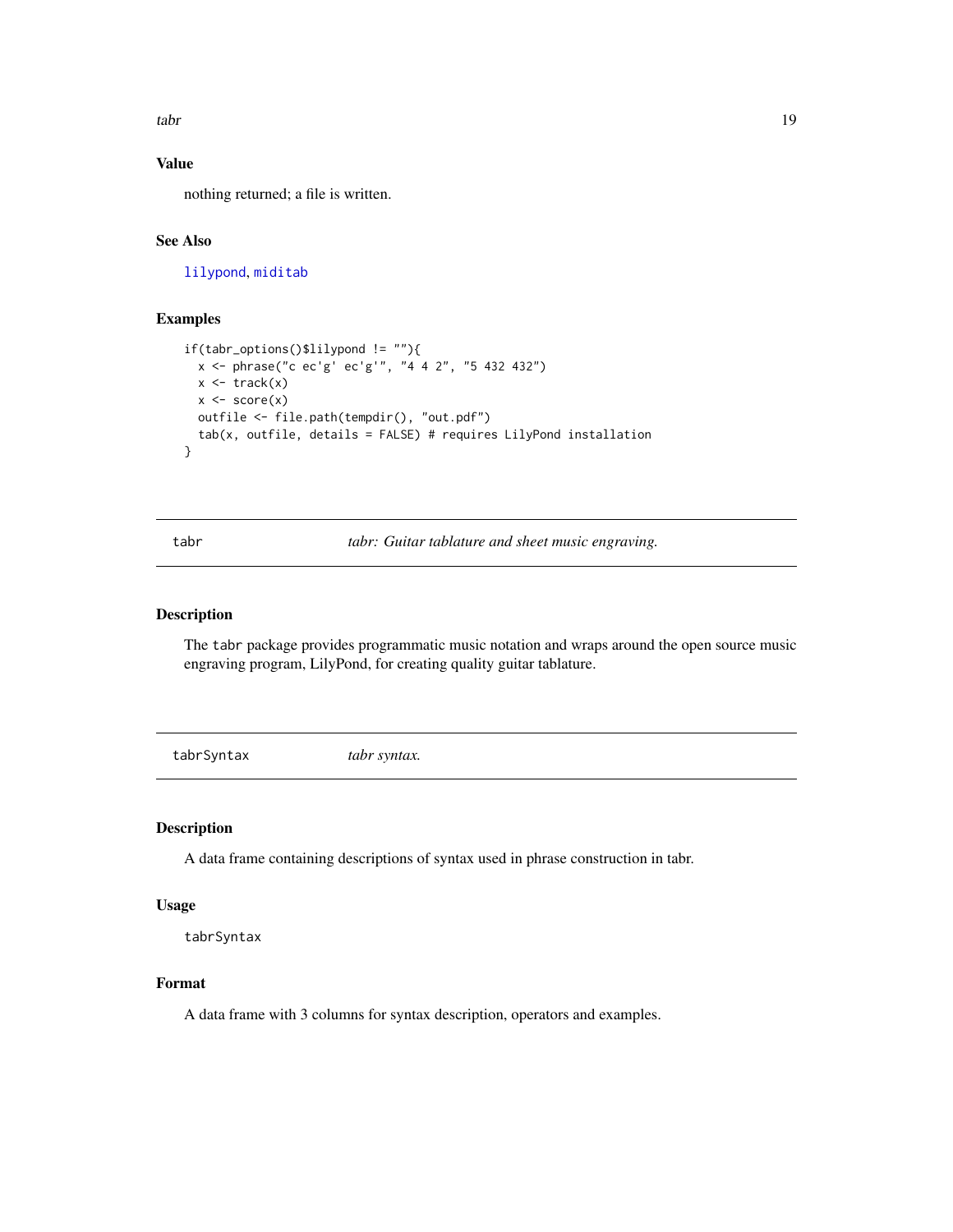<span id="page-19-0"></span>tabr\_options *Options*

# Description

Options for tabr package.

# Usage

tabr\_options(...)

#### Arguments

... a list of options.

# Details

Currently only lilypond, midi2ly and python are used. On Windows systems, if the system path for lilypond.exe, midi2ly.py and python.exe are not stored in the system PATH environmental variable, they must be provided by the user after loading the package.

# Value

The function prints all set options if called with no arguments. When setting options, nothing is returned.

# Examples

```
tabr_options()
tabr_options(lilypond = "C:/Program Files (x86)/LilyPond/usr/bin/lilypond.exe")
```
tie *Tied notes*

# Description

Tie notes efficiently.

# Usage

tie(x)

# Arguments

x character, a single chord.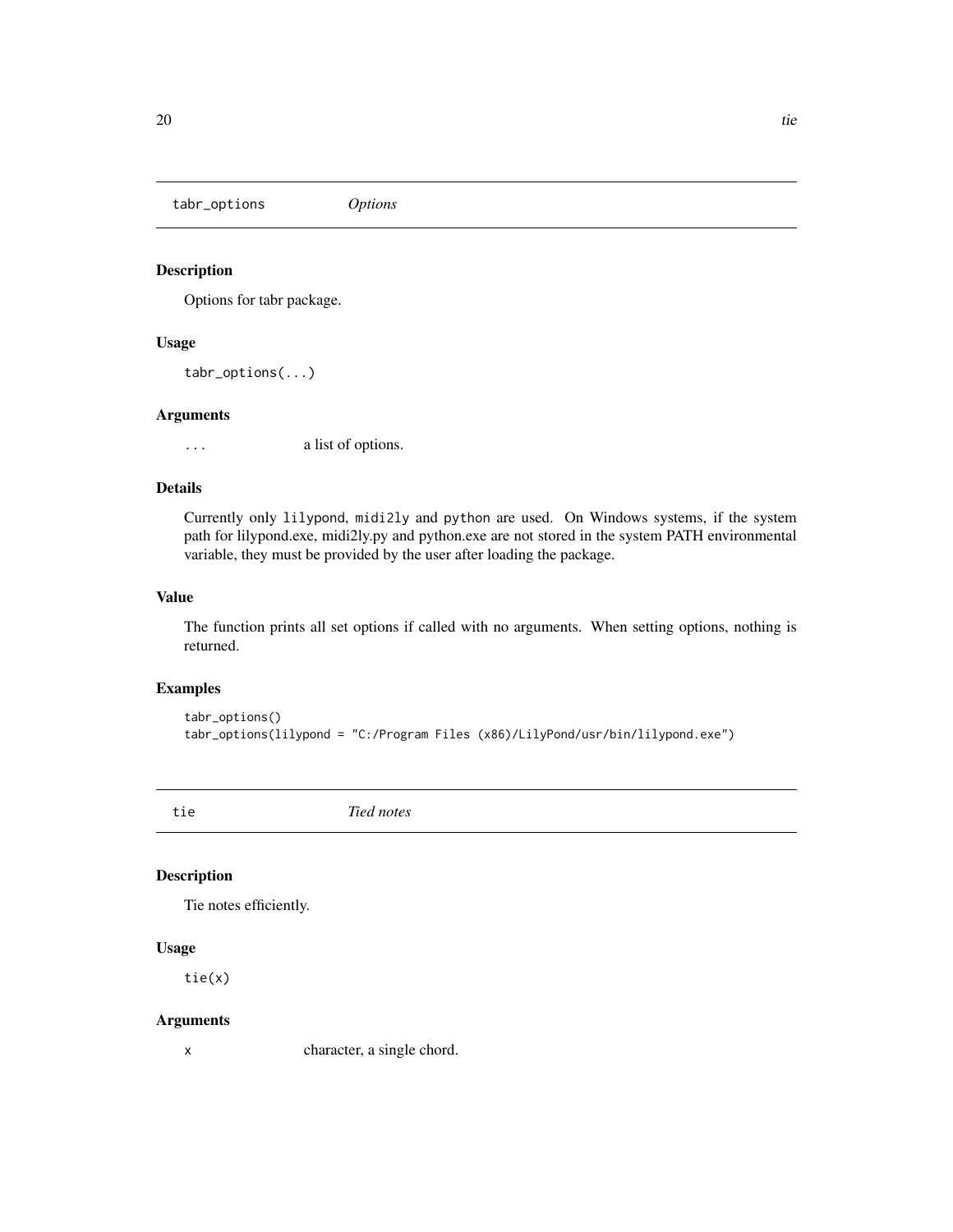#### <span id="page-20-0"></span>track 21

# Details

This function is useful for bar chords.

#### Value

a character string.

#### Examples

tie("e,b,egbe'")

<span id="page-20-1"></span>

track *Create a music track*

# Description

Create a music track from a collection of musical phrases.

# Usage

```
track(phrase, tuning = "standard", voice = 1L, music_staff = "treble_8",
  ms_{transpose} = 0, ms_{key} = NA
```
#### Arguments

| phrase       | a phrase object.                                                                                                                                                                                                                   |
|--------------|------------------------------------------------------------------------------------------------------------------------------------------------------------------------------------------------------------------------------------|
| tuning       | character, space-delimited pitches describing the instrument string tuning or a<br>predefined tuning ID (see tunings). Defaults to standard guitar tuning. Tick or<br>integer octave numbering accepted for custom tuning entries. |
| voice        | integer, ID indicating the unique voice phrase belongs to within a single track<br>(another track may share the same tab/music staff but have a different voice ID).                                                               |
| music_staff  | add a standard sheet music staff above the tablature staff. See details.                                                                                                                                                           |
| ms_transpose | integer, positive or negative number of semitones to transpose an included music<br>staff relative to the tablature staff. See details.                                                                                            |
| ms_kev       | character, specify the new key signature for a transposed music staff. See details.                                                                                                                                                |

#### Details

Musical phrases generated by [phrase](#page-10-2) are fortified in a track table. All tracks are stored as track tables, one per row, even if that table consists of a single track. track creates a single-entry track table. See [trackbind](#page-21-1) for merging single tracks into a multi-track table. This is simply row binding that properly preserves phrase and track classes.

The default for an additional music staff is "treble\_8" for 8va treble clef, which is commonly displayed in quality guitar tablature above the tablature staff to include precise rhythm and timing information. Note that guitar is a transposing instrument. For this reason, the default ID is "treble\_8", not "treble". Set music\_staff = NA to suppress the additional music staff above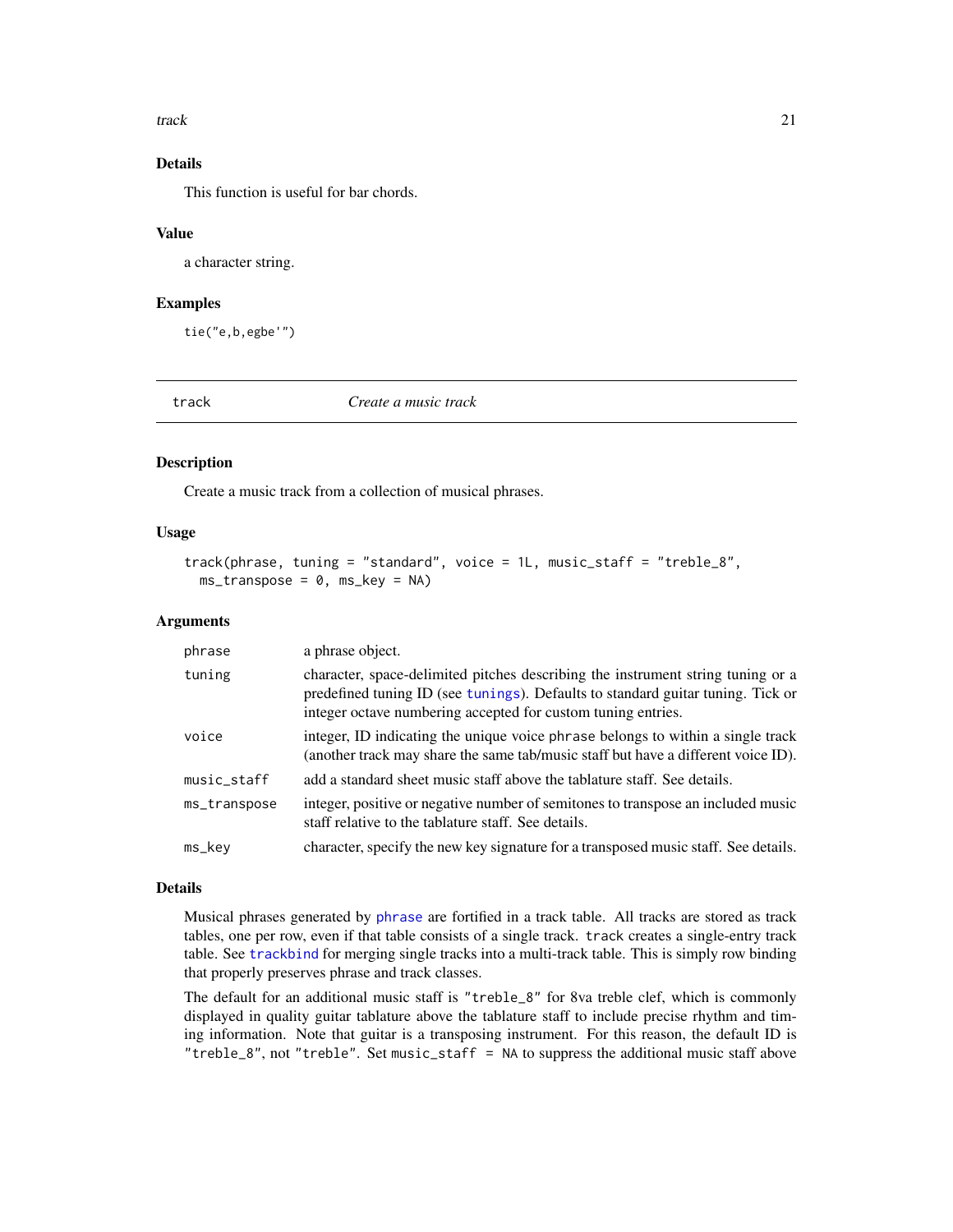<span id="page-21-0"></span>the tablature staff. This is appropriate for simple patterns where there are already multiple tracks and the additional space required for two staves per instrument is unnecessary and wasteful.

The arguments ms\_transpose and ms\_key pertain to the transposition of the music staff relative to the tab staff if music\_staff is not NA. These arguments default to 0 and NA, respectively. The transposition and new key are simply stored in the ms\_transpose and ms\_key columns in the resulting track table. This information is used by lilypond or tab to transpose the music staff relative to the tab staff at the time of LilyPond file generation. Non-zero semitone transposition works without providing an explicit new key signature, but it is recommended to specify because it helps ensure the correct selection of accidentals in the output. As with the [transpose](#page-22-1) function, you can simply specify key =  $"flat"$  or key =  $"sharp"$ . The exact key signature is not required; it is merely more clear and informative for the user.

#### Value

a track table.

#### Examples

```
x <- phrase("c ec'g' ec'g'", "4 4 2", "5 432 432")
track(x)
```
<span id="page-21-1"></span>

trackbind *Bind track tables*

#### Description

Bind together track tables by row.

#### Usage

```
trackbind(..., tabstaff)
```
#### Arguments

| $\cdot$ $\cdot$ $\cdot$ | track tables.                                                                  |
|-------------------------|--------------------------------------------------------------------------------|
| tabstaff                | integer, ID vector indicating the tablature staff for each track. See details. |

#### Details

This function appends multiple track tables into a single track table for preparation of generating a multi-track score. tabstaff is used to separate music staves in the sheet music/tablature output. A track's voice is used to separate distinct voices within a common music staff.

If not provided, the tabstaff ID automatically propagates  $1:n$  for n tracks passed to  $\dots$  when binding these tracks together. This expresses the default assumption of one tab staff per track. This is the typical use case where each single track object being bound into a multi-track object is a fully separated track on its own staff.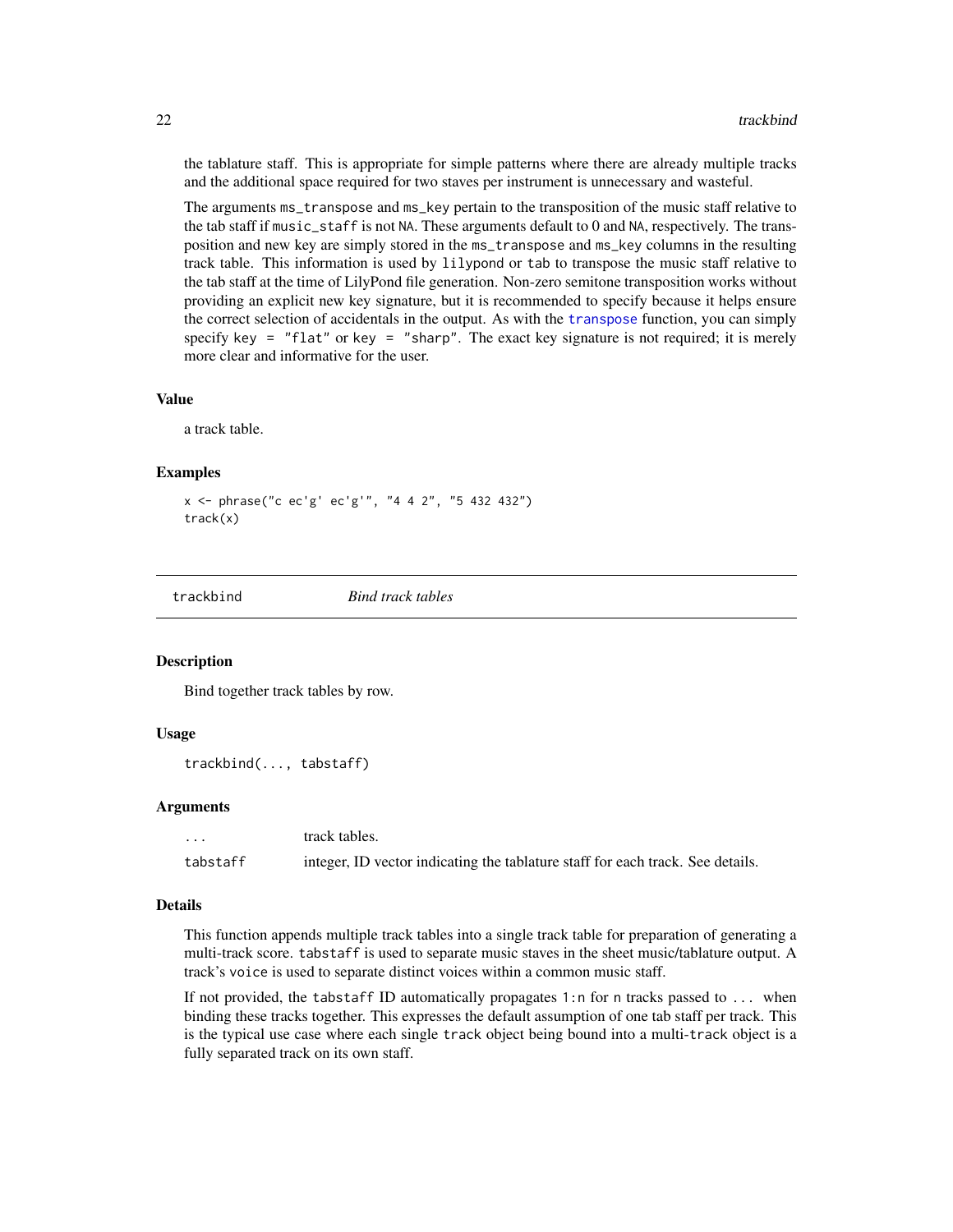#### <span id="page-22-0"></span>transpose 23

However, some tracks represent different voices that share the same staff. These should be assigned the same staff ID value, in which case you must provide the tabstaff argument. An error will be thrown if any two tracks have both the same voice and the same tabstaff. The pair must be unique. E.g., provide tabstaff =  $c(1, 1)$  when you have two tracks with voice equal to 1 and 2. See examples.

Note that the actual ID values assigned to each track do not matter; only the order in which tracks are bound, first to last.

# Value

a track table.

# Examples

```
x <- phrase("c ec'g' ec'g'", "4 4 2", "5 432 432")
x1 \leftarrow \text{track}(x)x2 \leftarrow \text{track}(x, \text{ voice} = 2)trackbind(x1, x1)
trackbind(x1, x2, tabstaff = c(1, 1))
```
<span id="page-22-1"></span>transpose *Transpose pitch*

# Description

Transpose pitch by a number of semitones.

#### Usage

```
transpose(notes, n = 0, key = NA, style = c("default", "tick", "integer"))
```
tp(...)

| notes    | character, a valid string of notes, the type passed to phrase.                    |
|----------|-----------------------------------------------------------------------------------|
| n        | integer, positive or negative number of semitones to transpose.                   |
| kev      | character, the new key signature after transposing notes. See details.            |
| style    | character, specify tick or integer style octave numbering in result. See details. |
| $\cdots$ | arguments passed to transpose.                                                    |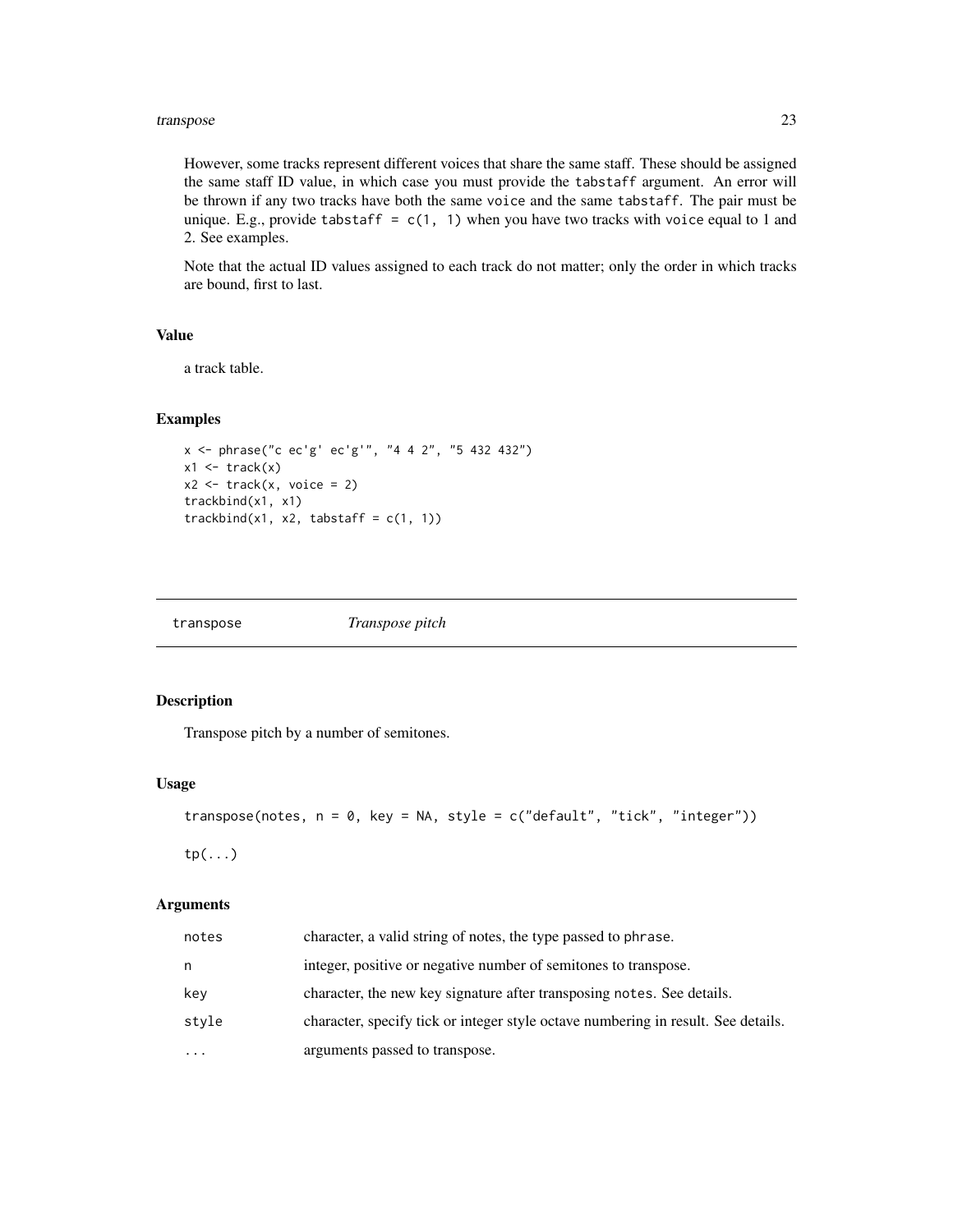#### Details

This function transposes the pitch of notes in a valid character string. The string must be of the form passed to the info argument to [phrase](#page-10-2).

Transposing is not done on a phrase object. The notes in a phrase object have already been transformed to LilyPond syntax and mixed with other potentially complex and variable information. Transposing is intended to be done on a string of notes prior to passing it to phrase. It will work on strings that use either integer or tick mark octave numbering formats. The transposed result will be a string with integer octave numbering.

If key is provided, this helps ensure proper use of sharps vs. flats. Alternatively, you can simply provide key = "sharp" or key = "flat". The exact key signature is not required, just more clear and informative for the user. If not provided (key =  $NA$ ), transposition lacks full information and simply defaults to sharping any resulting accidentals for positive n and flattening for negative n. n = 0 returns the input without any modification.

The only element other pitch that occurs in a valid notes string is a rest, "r" or "s" (silent rest). Rests are ignored by transpose.

The default style is to use tick style if no integers occur in notes. The other two options force the respective styles. When integer style is returned, all 3s are dropped since the third octave is the implicit center in LilyPond.

#### Value

a character string.

# Examples

```
transpose("a_3 b_4 c5", 0)
tp("a_3 b_4 c5", -1)tp("a_3 b_4 c5", 1)
tp("a#3 b4 c#5", 11)
tp("a#3 b4 c#5", 12)
tp("a#3 b4 c#5", 13)
tp("a3 b4 c5", 2, key = "f")tp("a3 b4 c5", 2, key = "g")
tp("a b' c''", 2, key = "flat")
tp("a, b ceg", 2, key = "sharp")
```
tunings *Predefined instrument tunings.*

# **Description**

A data frame containing some predefined instrument tunings commonly used for guitar, bass, mandolin, banjo, ukulele and orchestral instruments.

#### Usage

tunings

<span id="page-23-0"></span>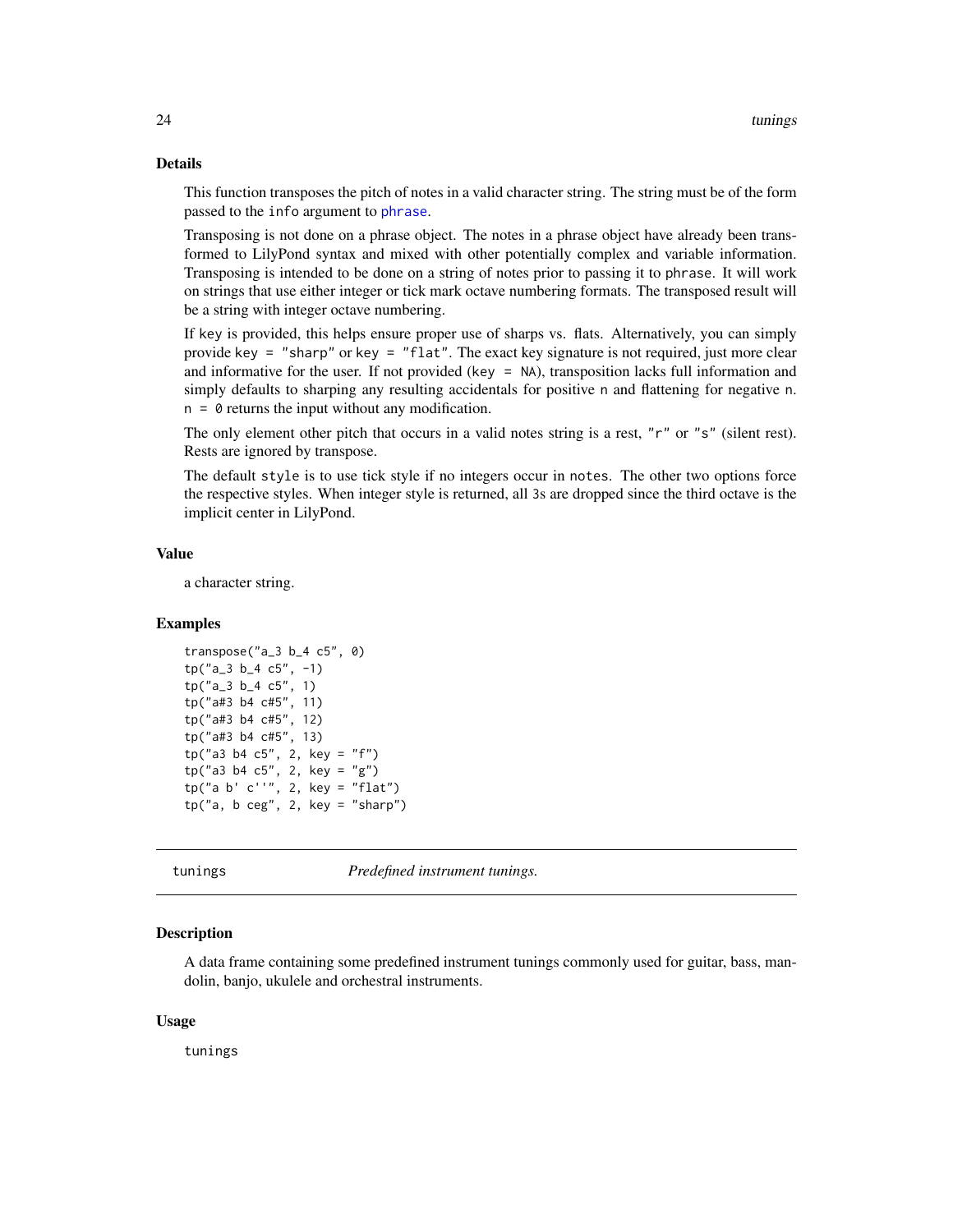#### <span id="page-24-0"></span>tuplet 25

# Format

A data frame with 2 columns for the tuning ID and corresponding pitches and 32 rows for all predefined tunings.

tuplet *Tuplets*

# Description

Helper function for generating tuplet syntax.

# Usage

```
tuple(x, n, string = NULL, a = 3, b = 2)
```
triplet(x, n, string = NULL)

# Arguments

| $\mathsf{x}$ | phrase object or character string of notes.                                                         |
|--------------|-----------------------------------------------------------------------------------------------------|
| n            | integer, duration of each tuplet note, e.g., 8 for 8th note tuplet.                                 |
| string,      | character, optional string that specifies which guitar strings to play for each spe-<br>cific note. |
| a            | integer, notes per tuplet.                                                                          |
| b            | integer, beats per tuplet.                                                                          |

#### Details

This function gives control over tuplet construction. The default arguments  $a = 3$  and  $b = 2$ generates a triplet where three triplet notes, each lasting for two thirds of a beat, take up two beats. n is used to describe the beat duration with the same fraction-of-measure denominator notation used for notes in tabr phrases, e.g., 16th note triplet, 8th note triplet, etc.

If you provide a note sequence for multiple tuplets in a row of the same type, they will be connected automatically. It is not necessary to call tuplet each time when the pattern is constant. If you provide a complete phrase object, it will simply be wrapped in the tuplet tag, so take care to ensure the phrase contents make sense as part of a tuplet.

#### Value

character.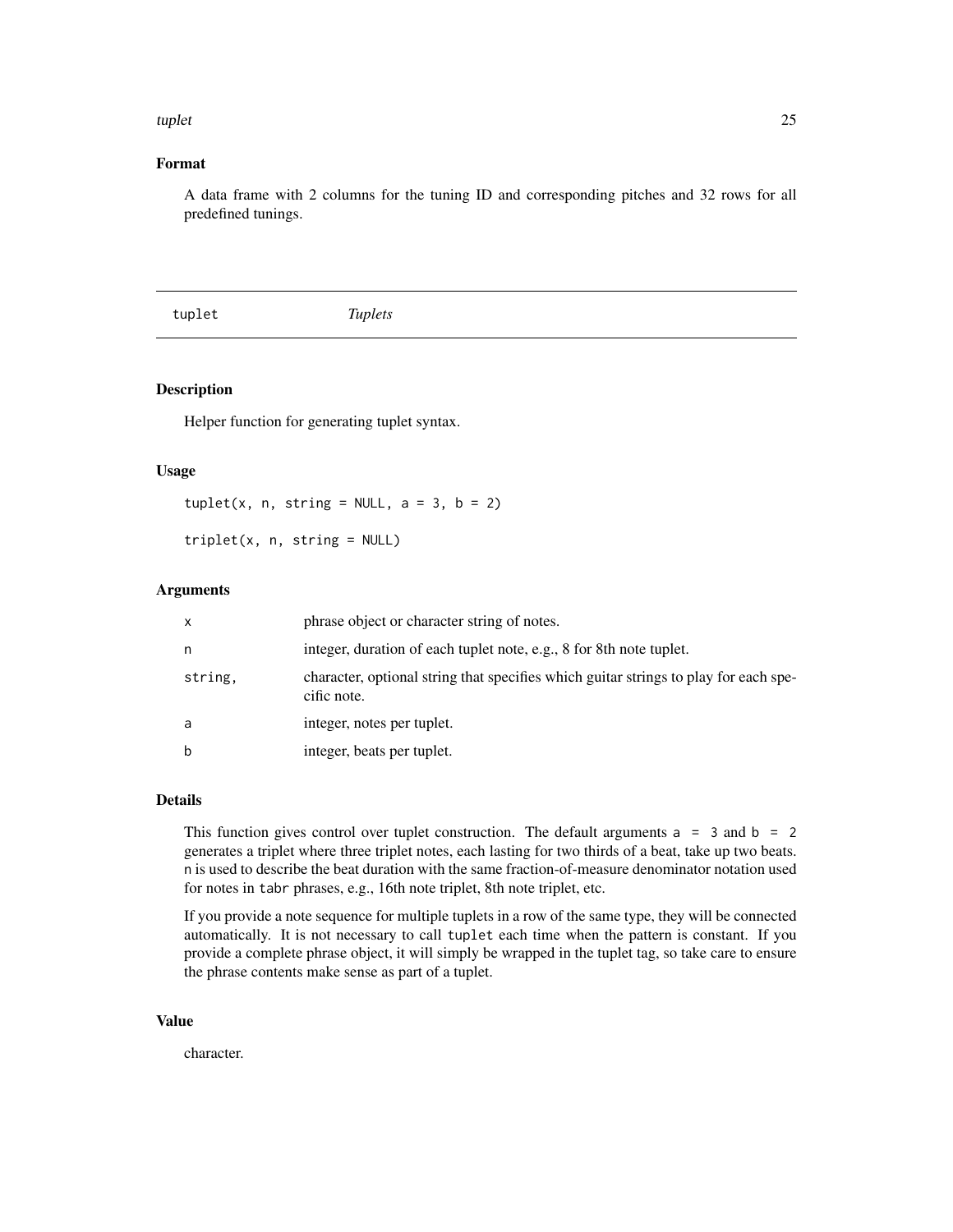# Examples

```
tuplet("c c# d", 8)
triplet("c c# d", 8)
tuplet("c ct# d c ct d", 4, a = 6, b = 4)
p1 <- phrase("c c# d", "8] 8( 8)", "5*3")
tuplet(p1, 8)
```
%>% *Pipe*

# Description

The tabr package exports the the pipe operator, %>%, from magrittr just like dplyr.

<span id="page-25-0"></span>